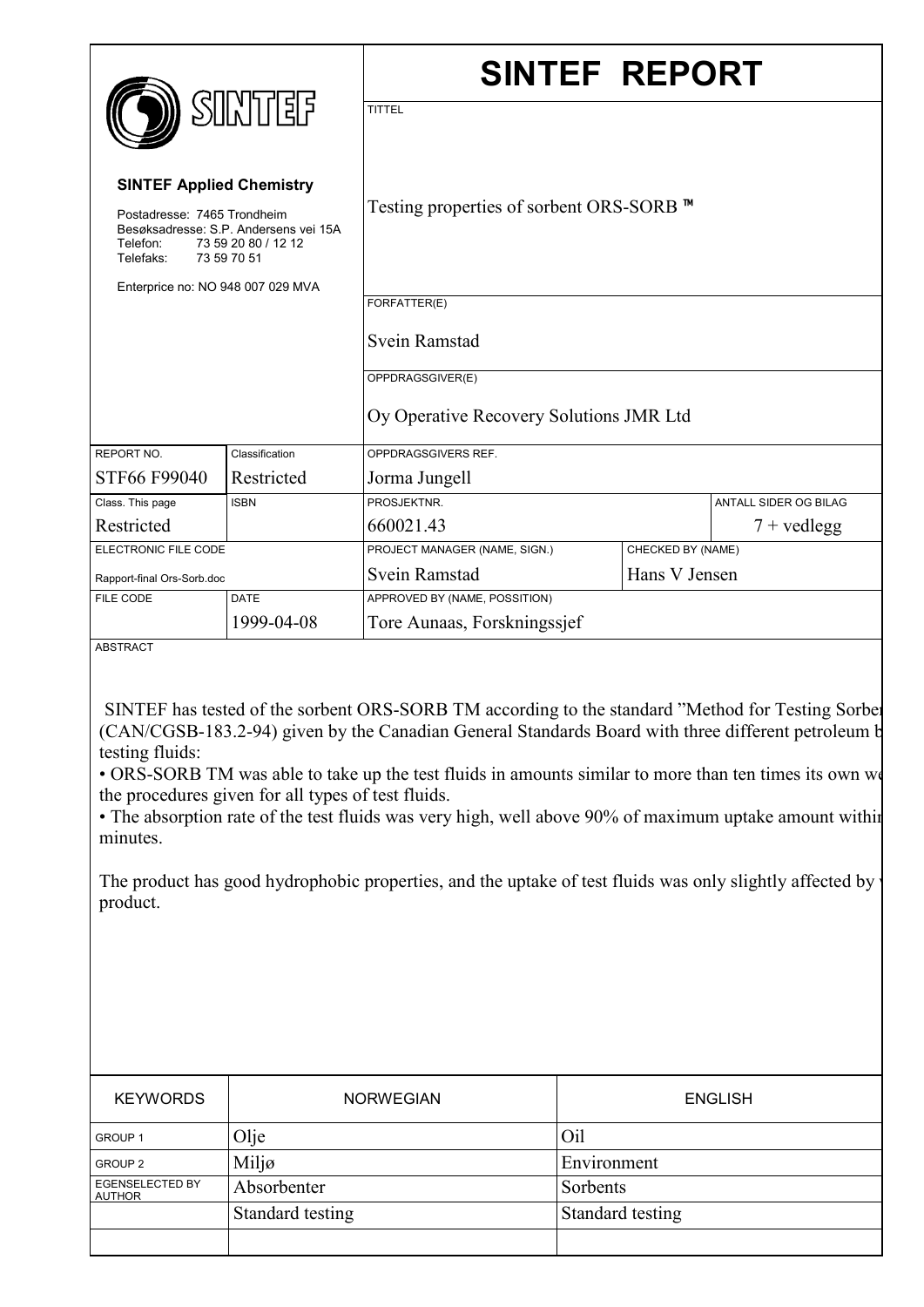

# **TABLE OF CONTENTS**

| .20 |
|-----|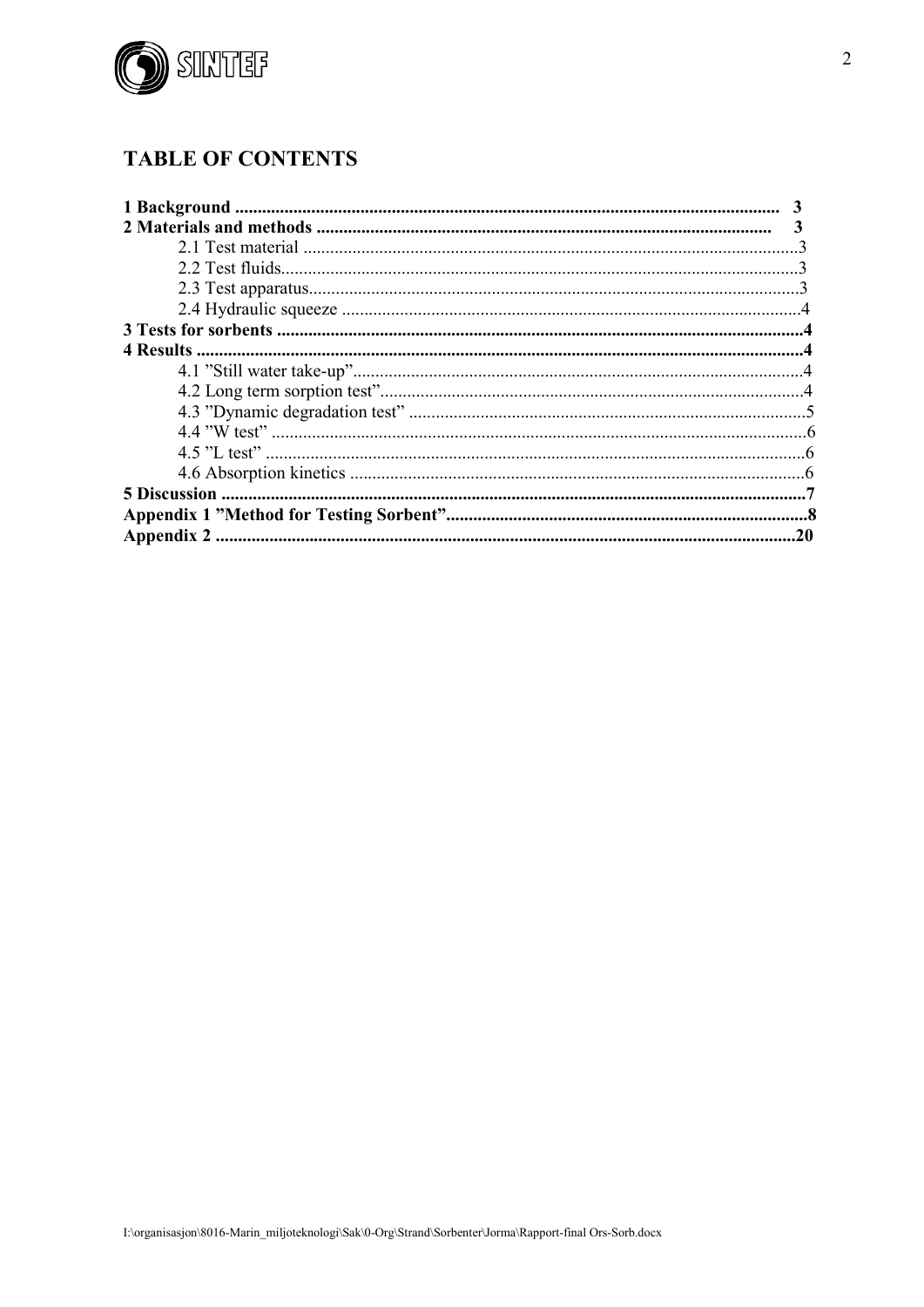

# **1. Background**

SINTEF has tested the sorbent ORS-SORB TM according to "Method for Testing Sorbent" CAN/CGSB-183.2-94 given by the Canadian General Standards Board. This test is recommended by SFT for producers, importers and deliverers for testing sorbent products/materials. This testing will also be a standard when the government makes its purchases (SFT Oljevernavdeling 1995, "Program for videreutvikling av Norsk Oljevernteknologi" Sluttrapport 1991-4, TA-no. 1241/1995, pkt. 3.4.3, page 21).

# **2. Materials og methods**

The tests were carried out according to the Canadian Standard no. CAN/CGSB-183.2-94 (see Appendix 1) with the following emphasis and modifications.

### **2.1 Test material**

ORS-SORB TM is a synthetic product absorbing fluids by capillary absorption. It was tested as a powder. The product was delivered to SINTEF wrapped in smaller sealed plastic bags (approximately 60-70 g). The content varied from fine powder to smaller lumps. The lumps were crumbled before they were used in the tests. The form of the product lead to the classification as "Type II" in the method description. New bag(s) were opened immediately before starting each test to assure the same water content in the product at the start of the testing.

In the L-test and the W-test 5g of material was used, and 10g material in the other tests.

### **2.2 Test fluids**

Three different petroleum components were used as test fluids;

### *Statfjord crude (200+)*

Statfjord is a typical paraffinic crude oil from the North Sea. The crude oil is relatively light  $(density = 0.835 kg/l)$  with a significant portion of light components that will evaporate (up to 40) to 45%) when weathering 2-3 days at sea. The crude oil was weathered by blow-through for 24 hours, giving a volume reduction of 20 %, which is similar to a weathering of 200+ (density 0.88)  $kg/l$ ).

### *Marine diesel*

Marine diesel is a refined product and a mix of kerosene and heavier gas oils giving a boiling point area of 150-360°C. The density is 0.84 kg/l. Because of the lack of heavier components (or maximum 5%), the diesel is transparent. 60-80% of the diesel will evaporate quickly when released at sea.

#### *IF-30 (low sulphur) Intermediate bunker fuel*

Bunker fuel oil delivered from Esso Refinery. The oil is a dark refinery product with high density (0.92 kg/l), containing approx. 35% diesel and 65% Bunker C..

### **2.3 Testapparatur**

The analysis was carried out in plastic cases measuring (width\*depth\*height) 55\*35\*13 cm with lids. Because of the shape of the test material (powder), a stainless steel grid was used (diameter on top 21 cm, diameter on the bottom 14 cm, height 10 cm) with a flat bottom. In the bottom there were 84 holes with a diameter of 3mm . To prevent product particles leaving the grid with the fluid, a steel cloth with a mask width of approximately 0.5mm was installed on the inside bottom.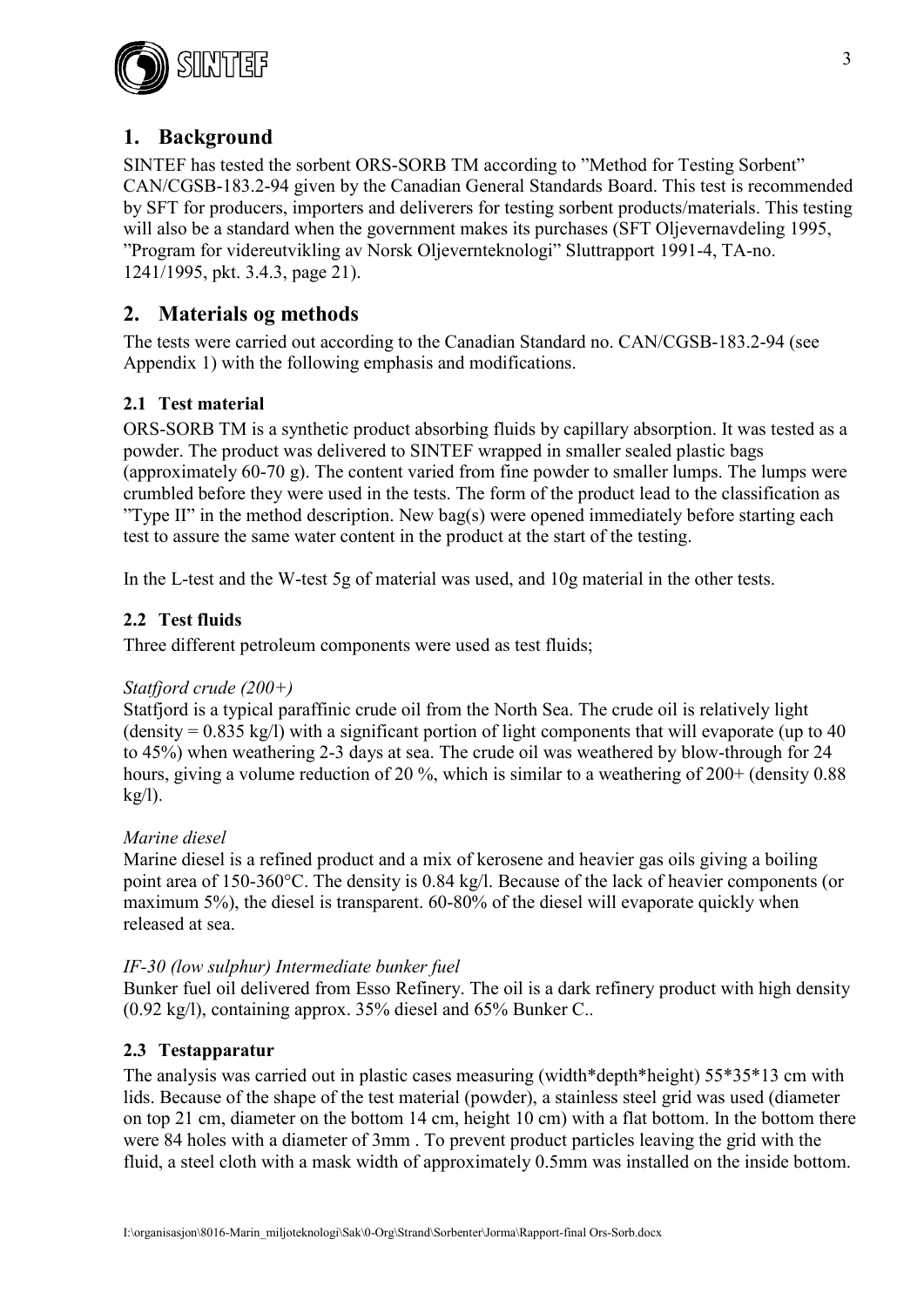

### **2.4 Hydraulic squeeze**

A hydraulic press with steel netting with a mask width of 0.5 mm (similar to the grids) was used. The working pressure was 70 bar.

## **3. Sorbent tests**

The following procedures were carried out to map the properties of the sorbent:

• "Still water take-up" – procedure designed to test the water uptake under stagnant conditions.

• "Long term sorption test" – procedure designed to test for liquid take-up and determine hydrophobic properties of a sorbent sample.

• "Dynamic degradation test" – procedure designed to determine the amount of water uptake and to determine the oleophilic of a sorbent sample under dynamic conditions.

• "W test" – procedure to determine the amount of fluid that a sorbent will take up in 15 minutes.

• "L test" – procedure to test amount of test liquid taken up by the sorbent in 15 minutes.

### **4. Resultater**

The results for each test are given for each test, as described in the procedure. The raw data from each test is given in Appendix 2.

#### **4.1 "Still water take-up"**

The uptake of water in the sorbent during 12 hours was:

| $(g \text{ vann/g} \text{ sorbent})$  | 0.76 |
|---------------------------------------|------|
| $(mL \text{ vann/g} \text{ sorbent})$ | 0,76 |
| (ml vann/ml sorbent)                  | 0,05 |

The test cannot separate between absorbed and adsorbed water in the test material.

#### **4.2 "Long term sorption test"**

The uptake of test fluid in the sorbent during 12 hours:

|                                    |       | Diesel Statfjord | IF30  |
|------------------------------------|-------|------------------|-------|
| $(g \text{ test fluid/g sorbent})$ | 11,92 | 10,64            | 11,67 |
| (ml test fluid/g sorbent)          | 10,01 | 9,36             | 10,74 |
| (ml test fluid/mL sorbent)         | 0.70  | 0,66             | 0.75  |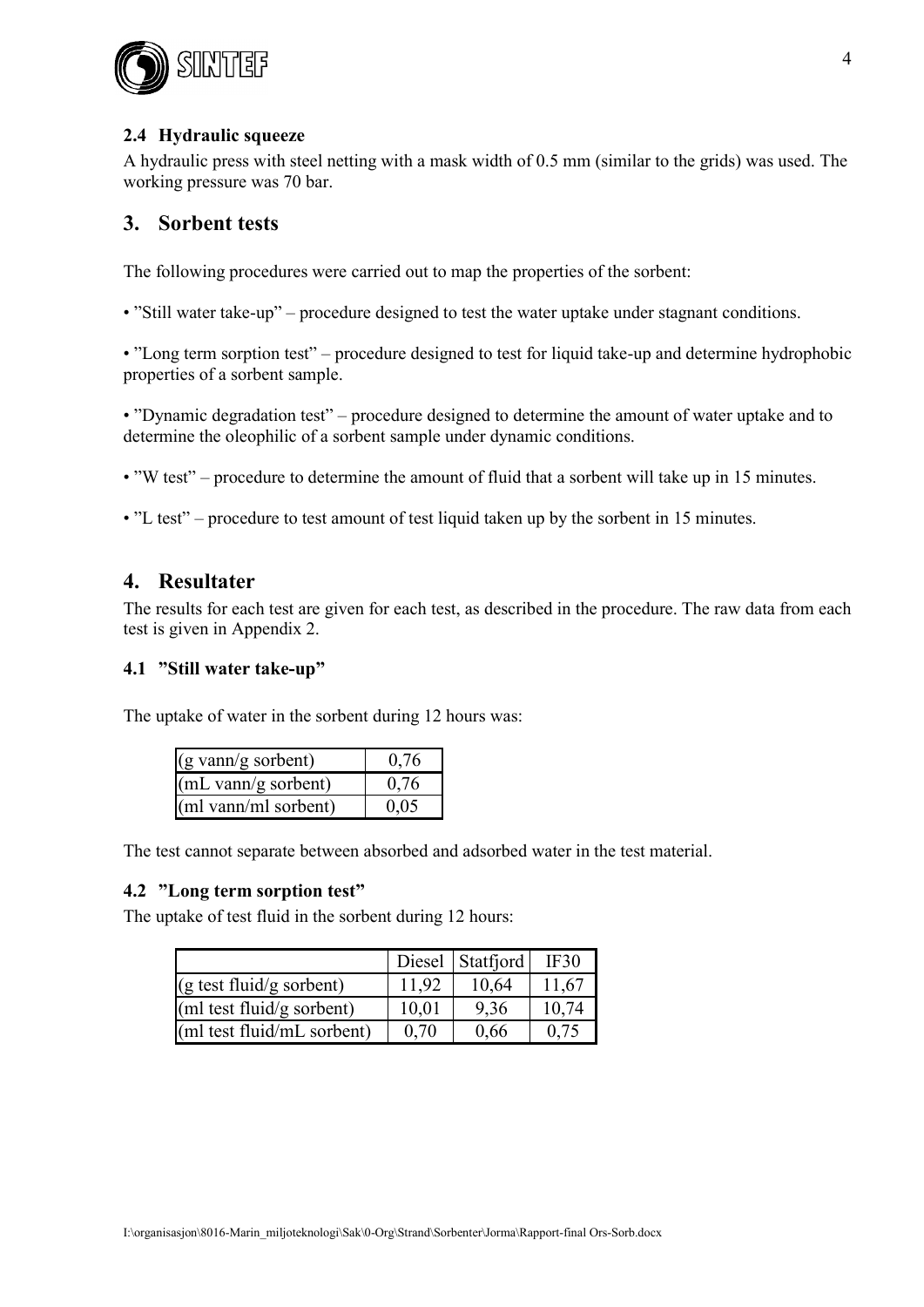

Uptake of water in the sorbent:

|                                           | Diesel | Statfjord | IF30 |
|-------------------------------------------|--------|-----------|------|
| $(g \text{ water/g sorbent})$             | 0.38   |           | 0.26 |
| (mL water/g sorbent)                      | 0.38   | 0.17      | 0.26 |
| $\left[\text{m1 water/ml sorbent}\right]$ | 0,03   | 0.01      | 0 02 |

Run-off of the test fluid during 30 minutes is given in the figure below;



### **4.3 "Dynamic degradation test"**

Shaking the sorbent with water showed that significant amounts of water is bound to the sorbent (the sorbent's properties makes the water stay in the grid). The mechanism for water uptake (absorption or adsorption) cannot be determined through these tests. The water can also stay as free water in the grid, but is prevented from running out because of the properties of the "wet" sorbent.

| (g water/g sorbent)   | 7,17 |
|-----------------------|------|
| (ml water/g sorbent)  | 7,17 |
| (ml water/ml sorbent) | 0,50 |

The addition of test fluids after the shaking with water showed that a significant amount of test fluid was absorbed. Free floating test fluid was not observed after the exposure period in the test apparatus. This shows that the test material can absorb test fluids also when wetted. The capacity / properties of the sorbent was not determined in this test.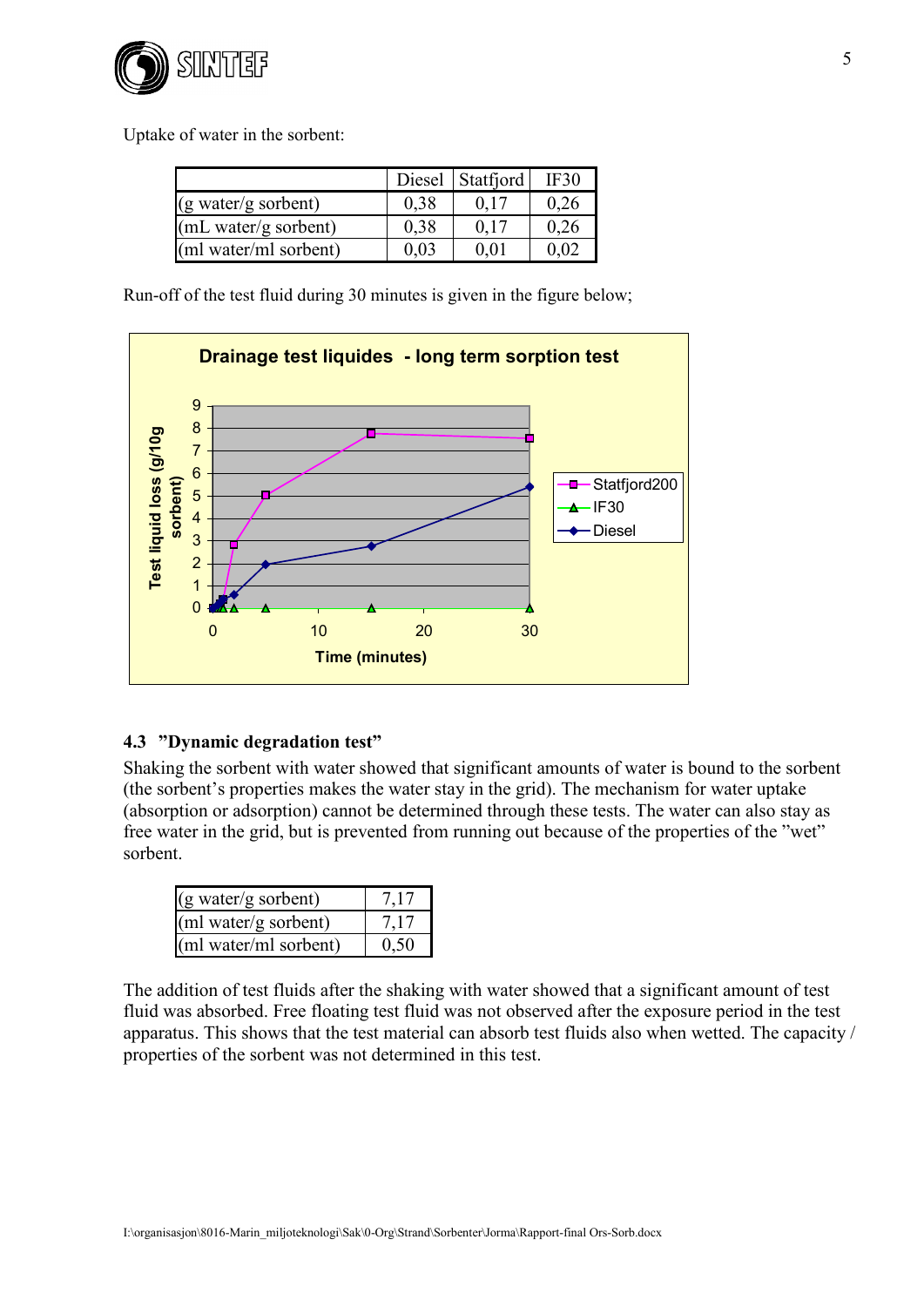

### **4.4 "W test"**

Uptake of test fluid during 15 minutes::

|                                     |       | Diesel Statfjord | IF30  |
|-------------------------------------|-------|------------------|-------|
| $(g \text{ testv fluid/g sorbent})$ | 10.99 | 13,68            | 14,96 |
| (ml test fluid/g sorbent)           | 9,23  | 12,04            | 13,76 |
| (ml test fluid/ml sorbent)          | 0,65  | 0,84             | 0,96  |

Water uptake:

|                                       | Diesel | Statfjord | IF30 |
|---------------------------------------|--------|-----------|------|
| $(g \text{ vann/g} \text{ sorbent})$  | 112    | 0,40      | 0,40 |
| $(mL \text{ vann/g} \text{ sorbent})$ | 1.12   | 0.40      | 0.40 |
| (ml vann/ml sorbent)                  | 0,08   | 0,03      | 0.03 |

Share of water in the absorbed fluid::

|                      | Diesel  | Statfjord | IF30 |
|----------------------|---------|-----------|------|
| Andel vann absorbert | $101\%$ | $2.9\%$   | 70/  |

The water uptake in this test is low, compared to adsorbed water in the dynamic test..

### **4.5 "L test"**

Amount of oil possible to absorb was tested, and were found to be the following for the different test fluids:

|                           | diesel | Statfjord | <b>IF30</b> |
|---------------------------|--------|-----------|-------------|
| $(g$ testvæske/g sorbent) | 9.01   | 12,47     | 16,33       |
| (ml testvæske/g sorbent)  | 7.57   | 10,98     | 15,02       |
| (ml testvæske/mL sorbent) | 0.53   | 0.77      | 1,05        |

With the exception of minor amounts in the diesel test, water mixed with oil was not found after the pressurisation.

### **4.6 Absorbsjonskinetikk**

Comparing the W-test and the L-test with the long-term absorption test, it is clear that the sorbent can absorb test fluids quickly, and well within the criteria in the testing procedure (90% within 15 minutes). Nevertheless, the result has to be evaluated based on the fact that in the L-test and the W-test half the amount sorbent was used, compared to the long-term absorption tests (see point 4.2).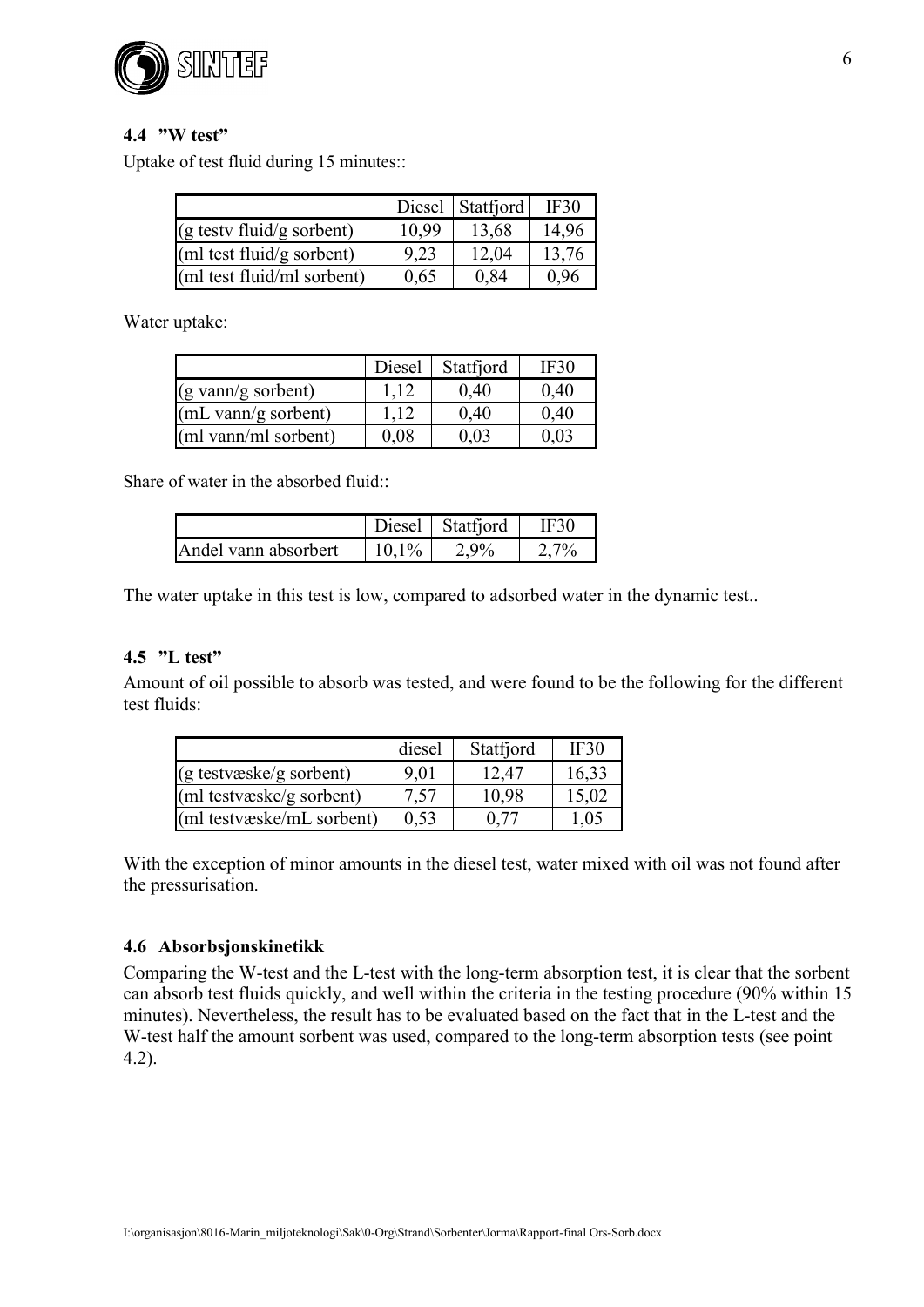

# **5. Discussion**

The results from the test show that the test material has a very high potential for absorpting the type of petroleum products used in these tests. The sorbent can take up oil corresponding to at least ten times its own weight. The results obtained with diesel is the most reliable, since the equipment and procedures used might affect the results for the heavier oils. This is related to the fact that a small-meshed steel net has to be used to prevent the absorption particles from being pressed out with absorbed fluid. Using this net and the size of the netting must be considered up against the fluid being contained in the grid as unbound, since the absorption material will work as a filter. Because of the low viscosity of diesel compared to Statfjord and IF-30, the effect of these conditions will be less pronounced with diesel.

Comparing the absorption capacity of wetted and dry sorbent shows little difference, meaning that the properties does not change significantly when there is a larger amount of water in the sorbent. This indicates that the product might be used as sorbent for several fluids with different properties. Observing the sorbent on water (similar to the still water uptake test) throughout the test period (a total of 6 weeks), the product shows very good floating properties, with limited or none visible changes during this period.

The product housing, to prevent spreading the particles into the environment, will most probably significantly affect the absorption quantities and the absorption kinetics. The design and property of this "wrapping" will affect the properties of the final product. The product absorbs test fluids by capillary absorption. With sorbent in excess the test liquid will be enclosed in the capillary system. This residual product is easily handled, because the absorbed

fluid is capsulated within capillaries, and therefore hardly causes secondary pollution. The tests carried out in CAN/CGSB-183.2-94 are, however, not designed so that phenomenon may be verified in this work. The weight of the sorbent was determined by weighting after pressurisation (see Appendix 2).

Comparing the weight of the residual sorbent, large variations was found for short-time and longtime tests. For the short-time tests the weight increased in comparison to what was added. This shows that the sorbent contains residual fluid after pressurisation, but that is impossible to separate between the test fluid and water. For long-term tests (4.2) the weight of pressured sorbent is lower than the added amount. Assuming that the sorbent in addition contains remains of fluids, there is a considerable loss of sorbent during this test. Mechanisms for this might be that longterm contact between the sorbent and the test fluids changes the properties of the test material, so that it easier will be pressured through the steel grid in the pressurisation process. These will be important elements when it comes to choosing material and design when e.g. producing absorption booms.

In the short-time tests there is a significantly higher amount absorbed for the "heavier" oils (e.g. higher density and viscosity), while in the long-term tests there was no significant difference in absorbed amount. This might be connected to the properties of the oil being more important in the short-time tests, while the difference is smaller in the long-term tests when the sorbent's properties is affected / changed. The design of the test apparatus (grid) makes the drainage of the oil being affected in the finalisation of the tests, and free oil will be held back in the grid. This cannot, however, be quantified in these tests.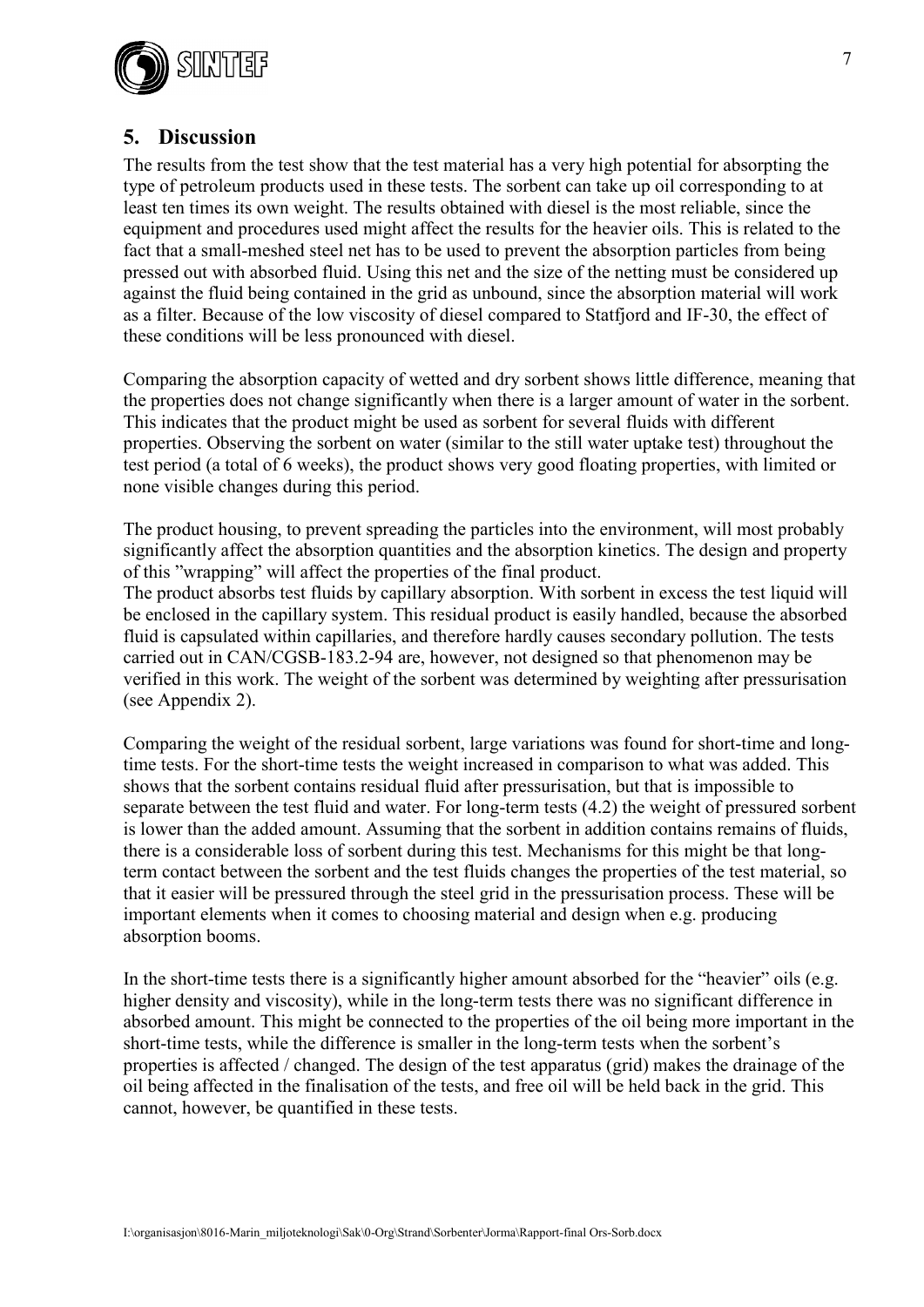

**Vedlegg 1**

**"Method for Testing Sorbent"**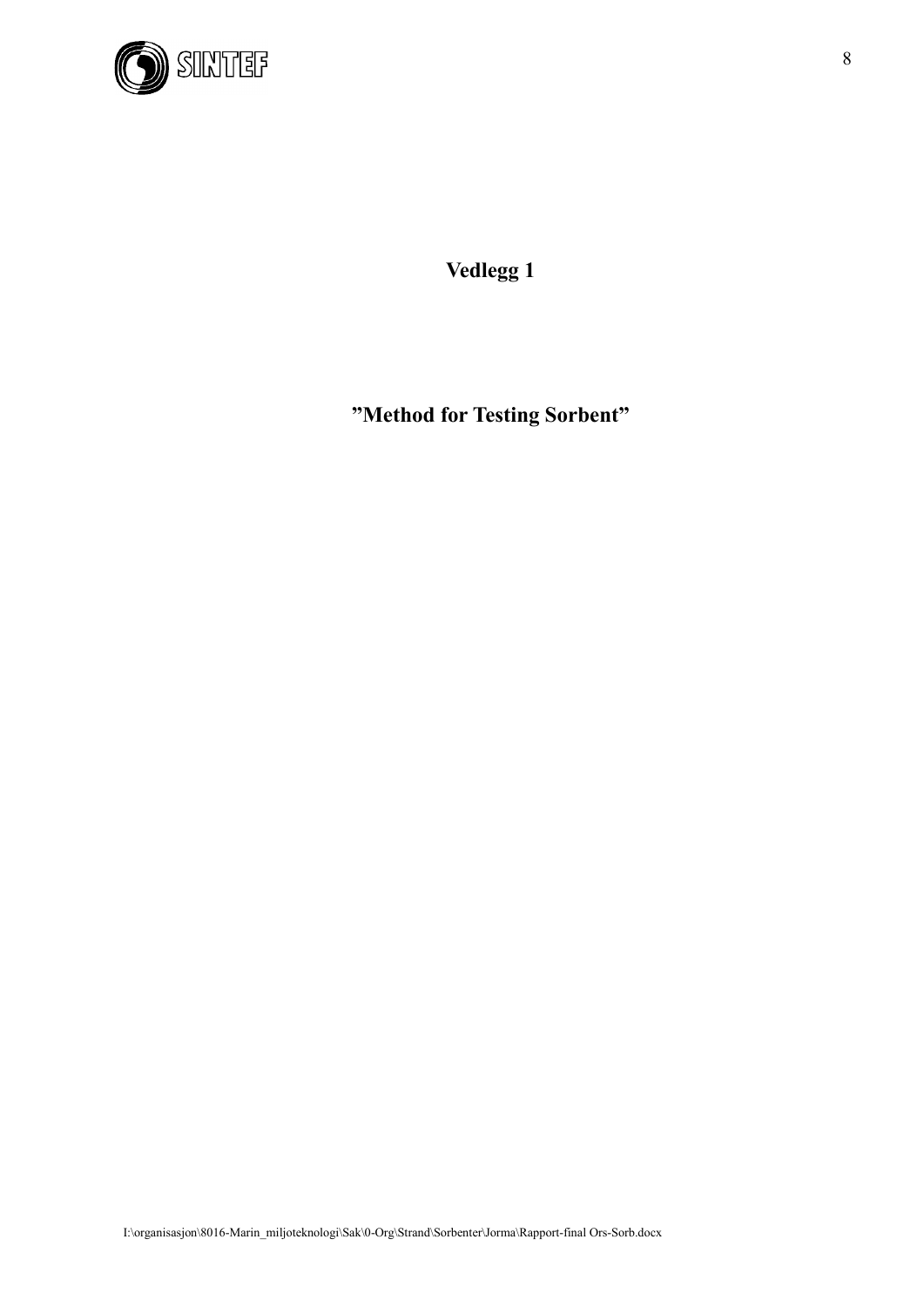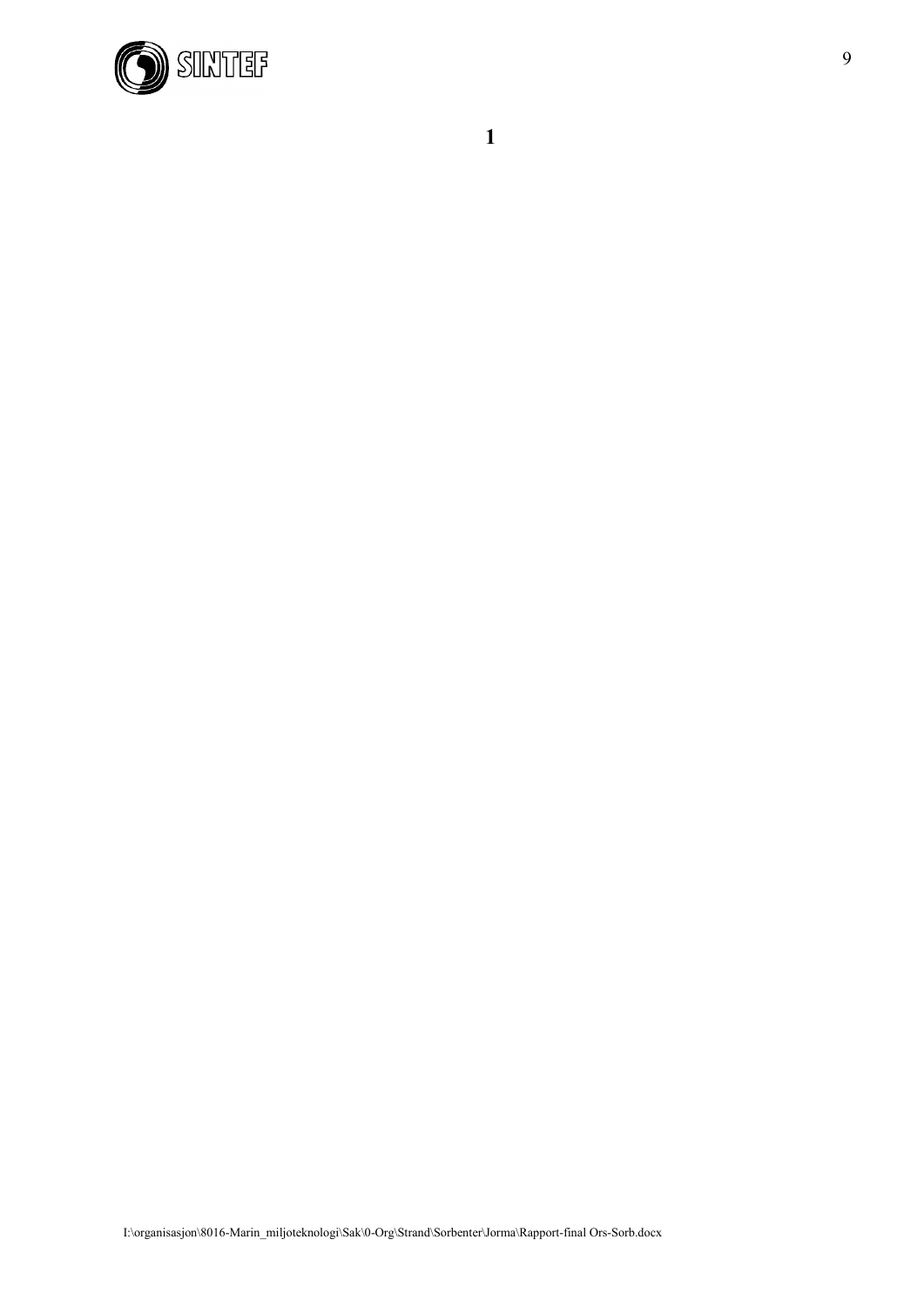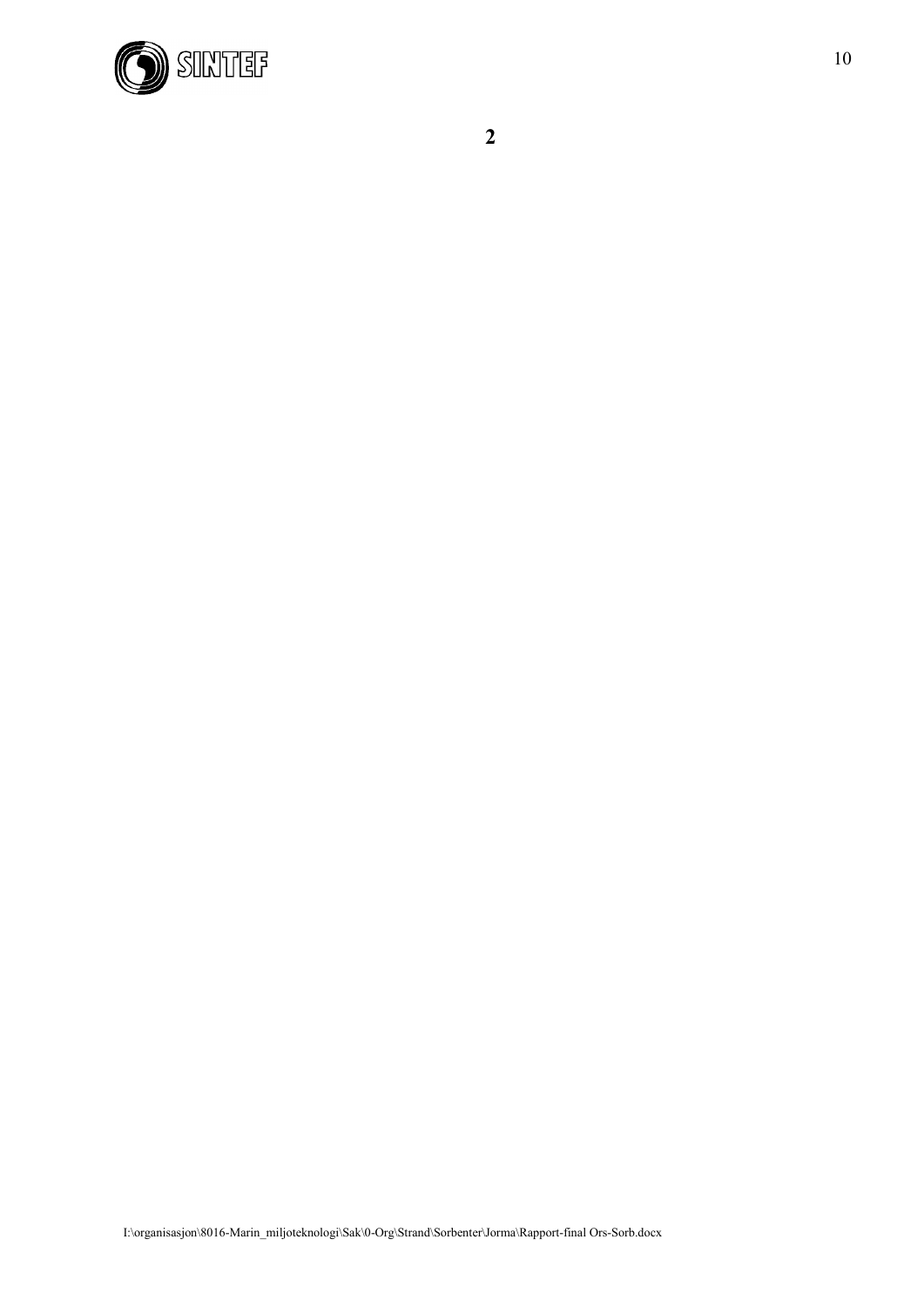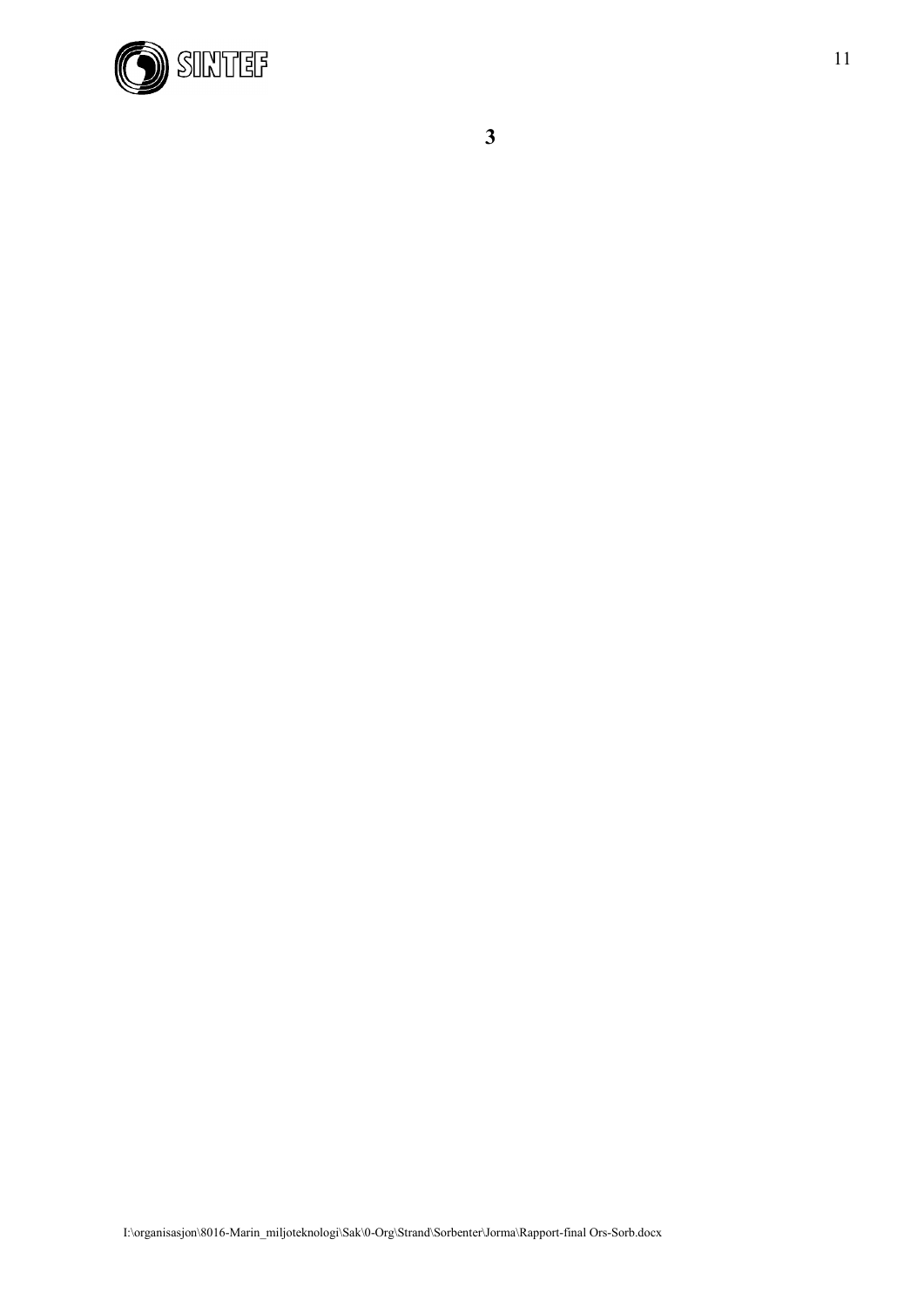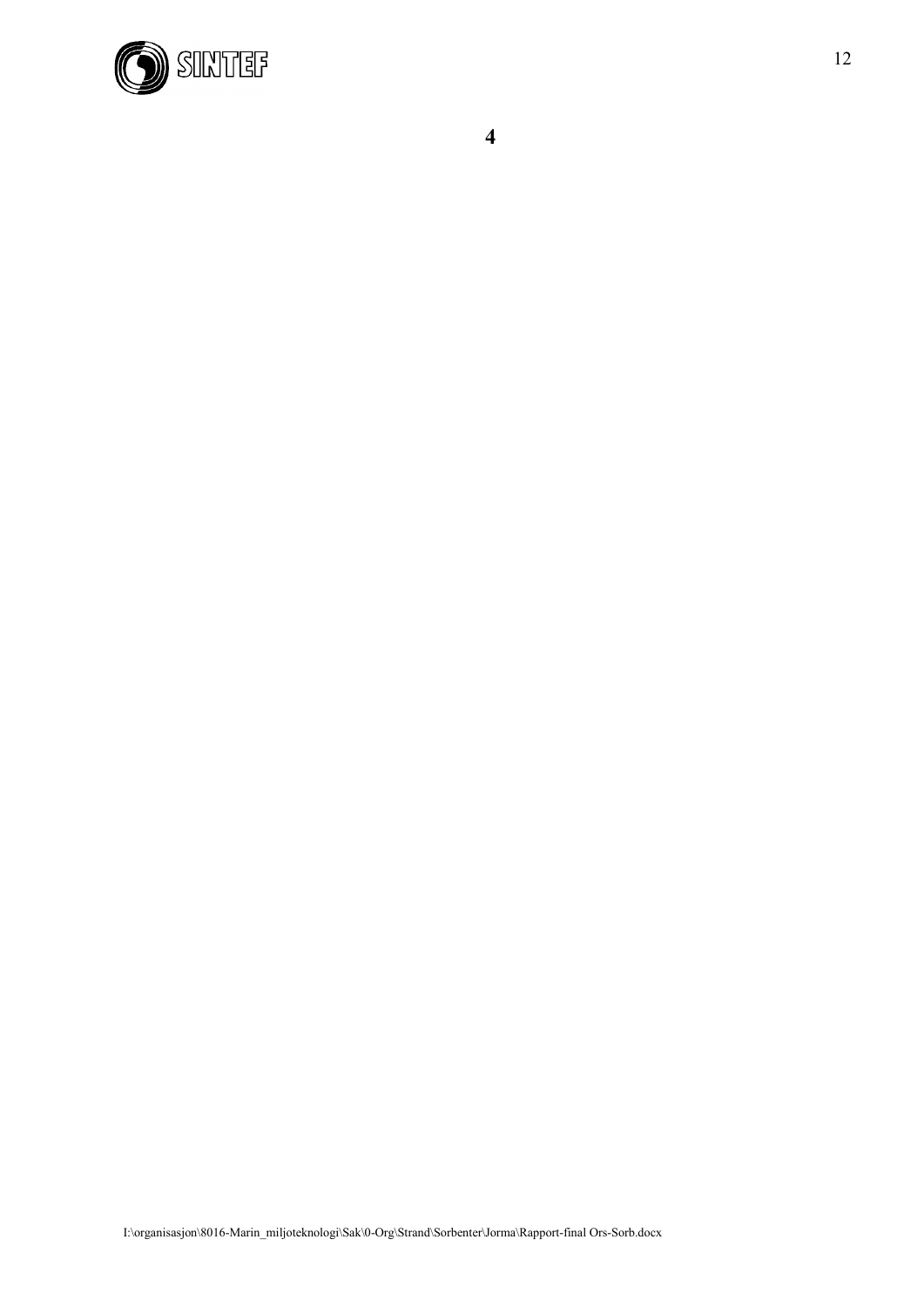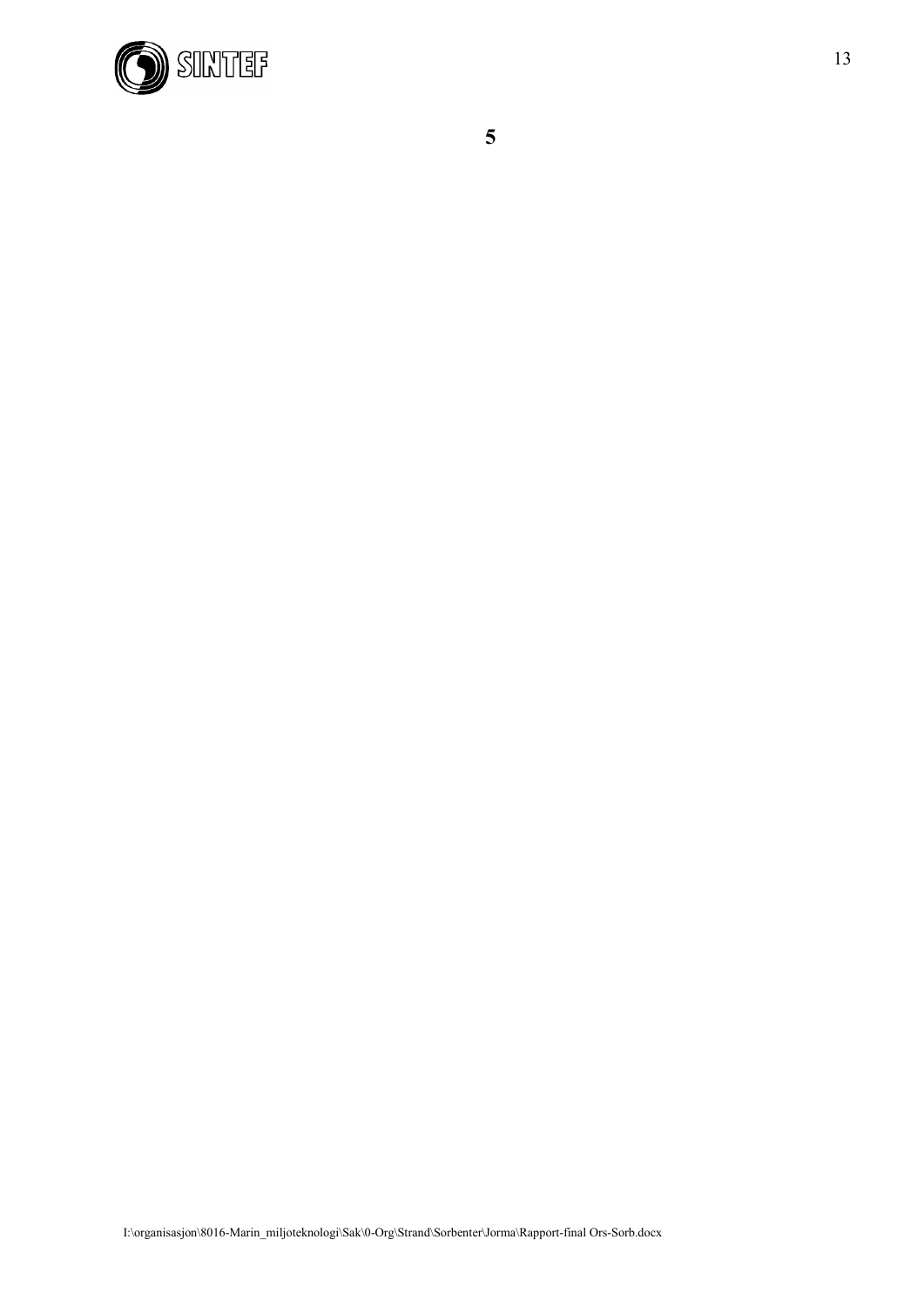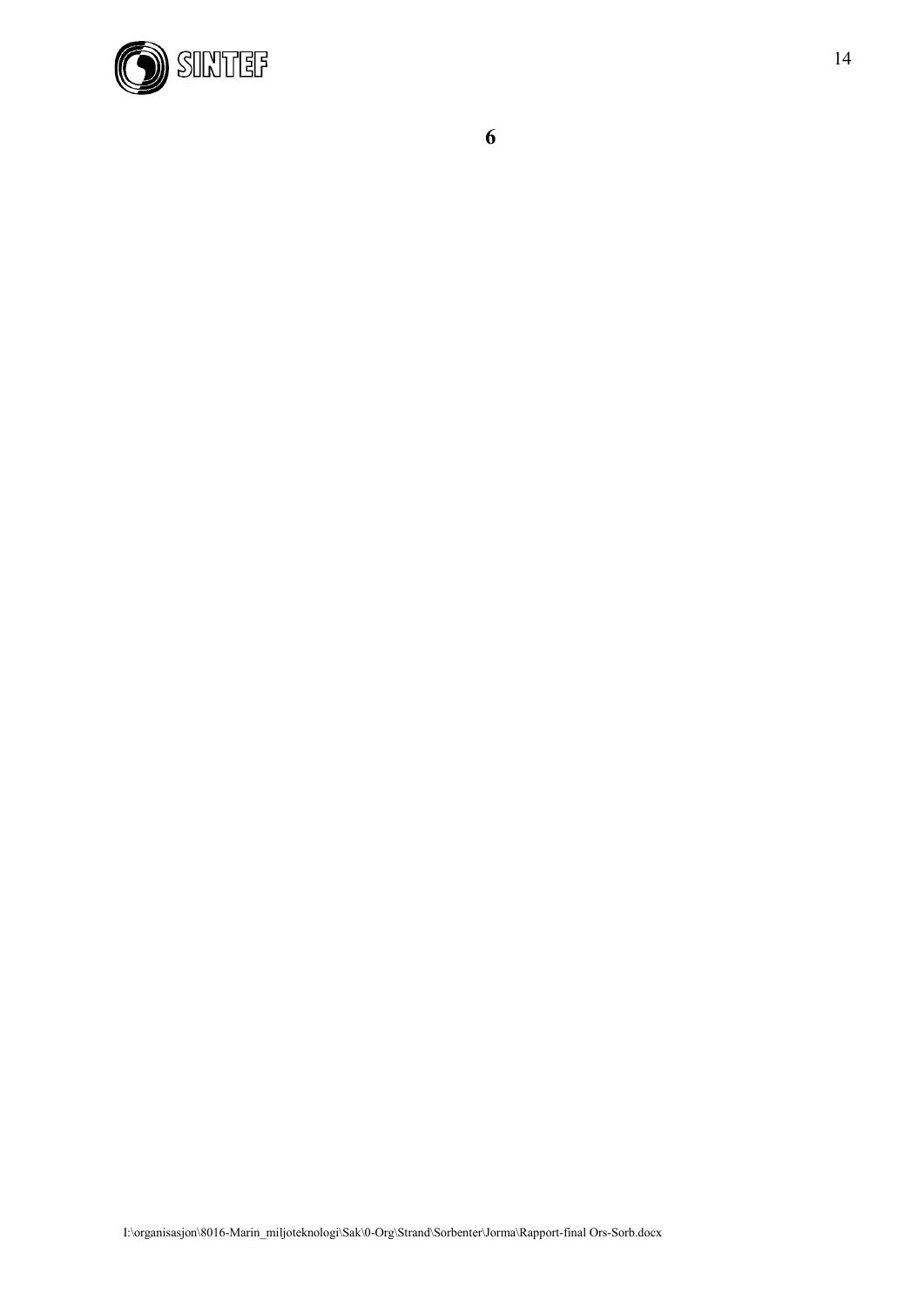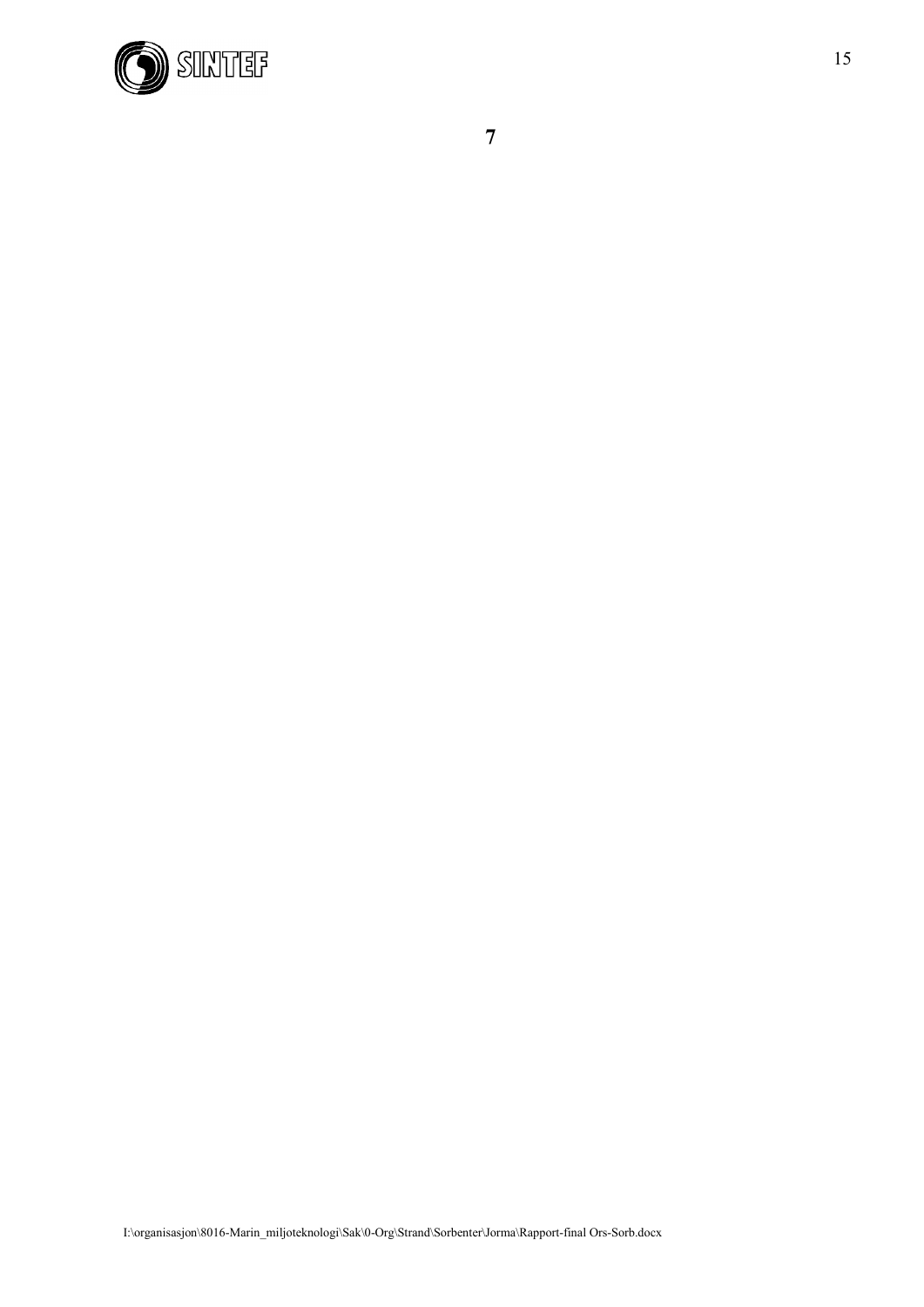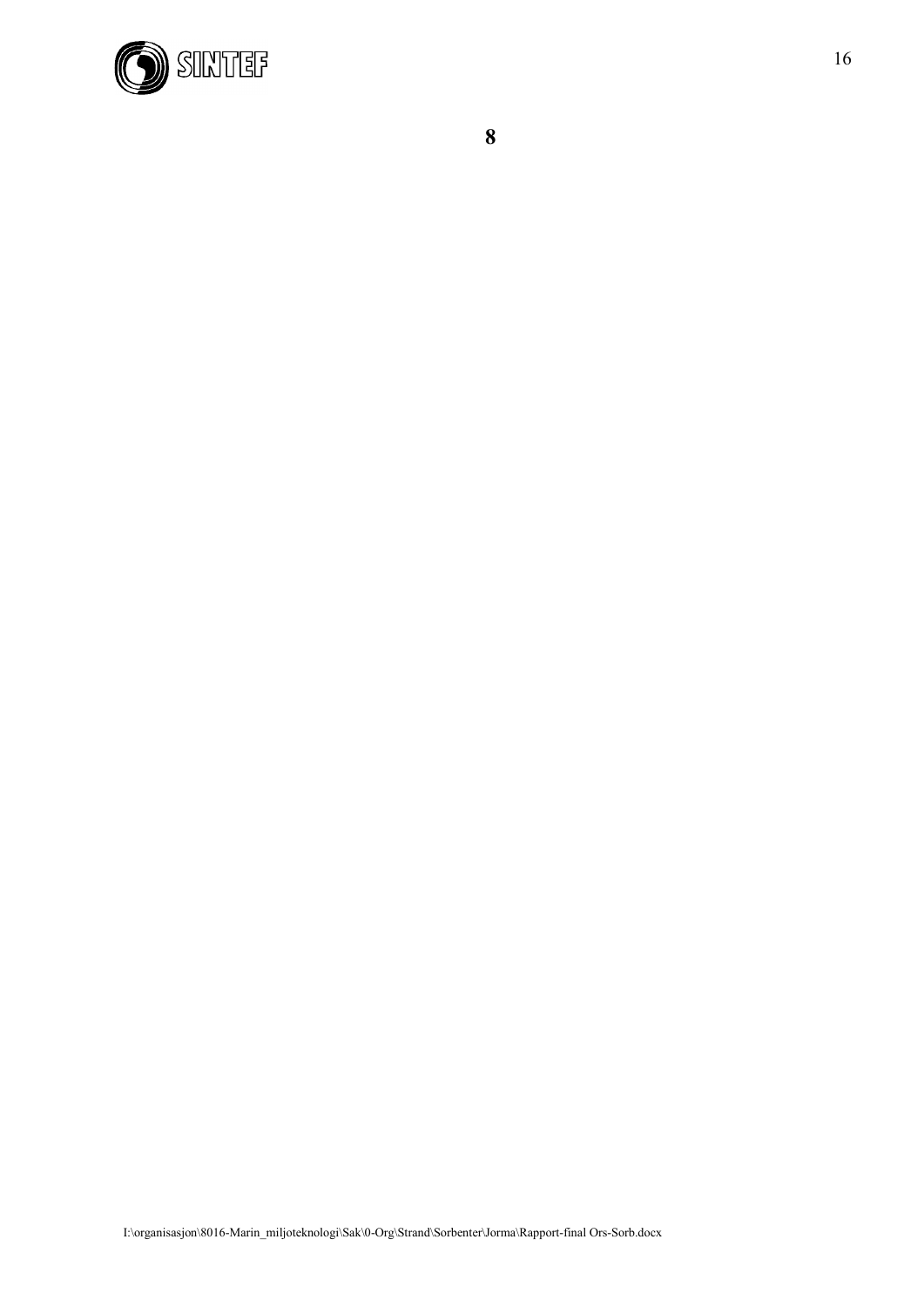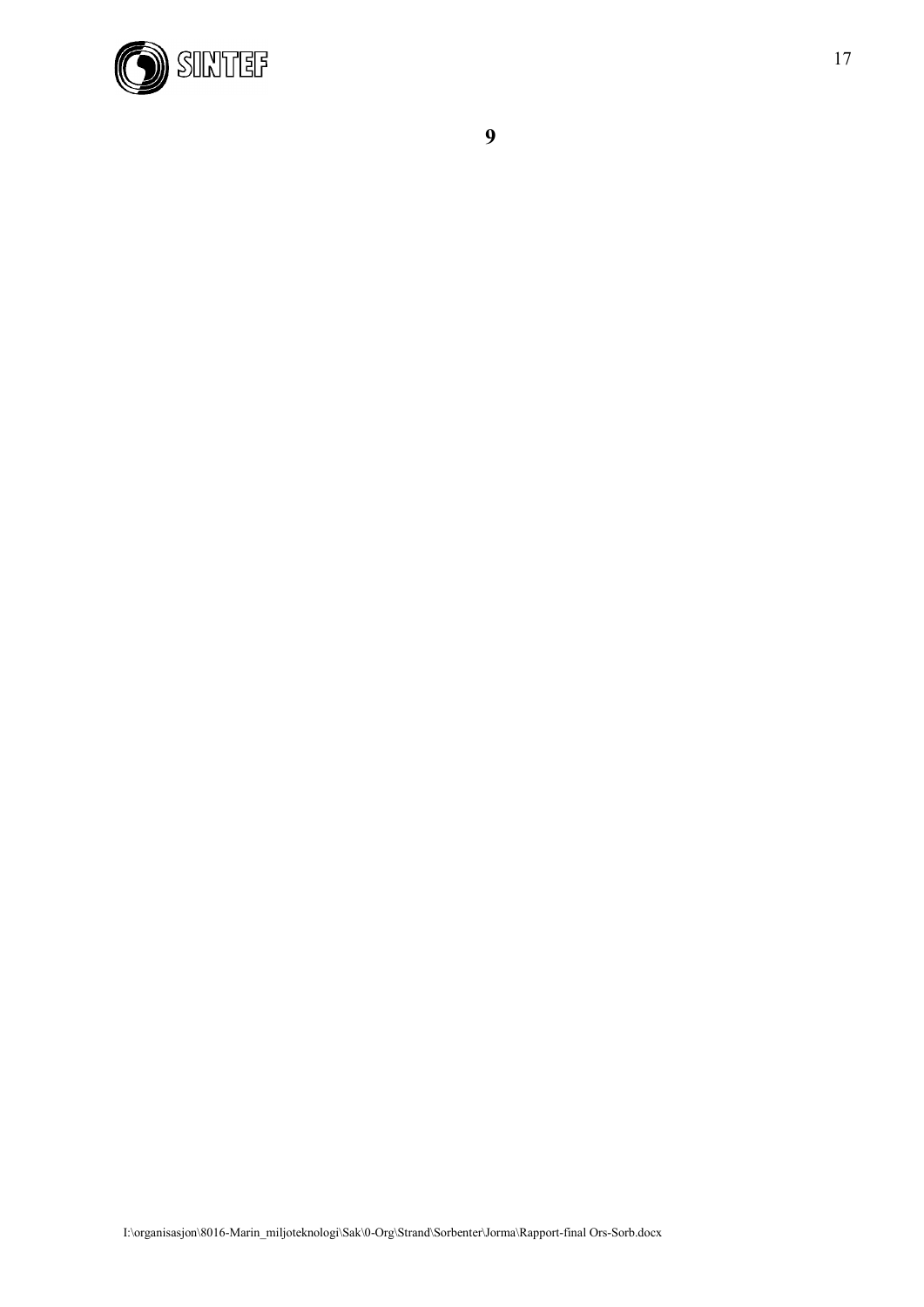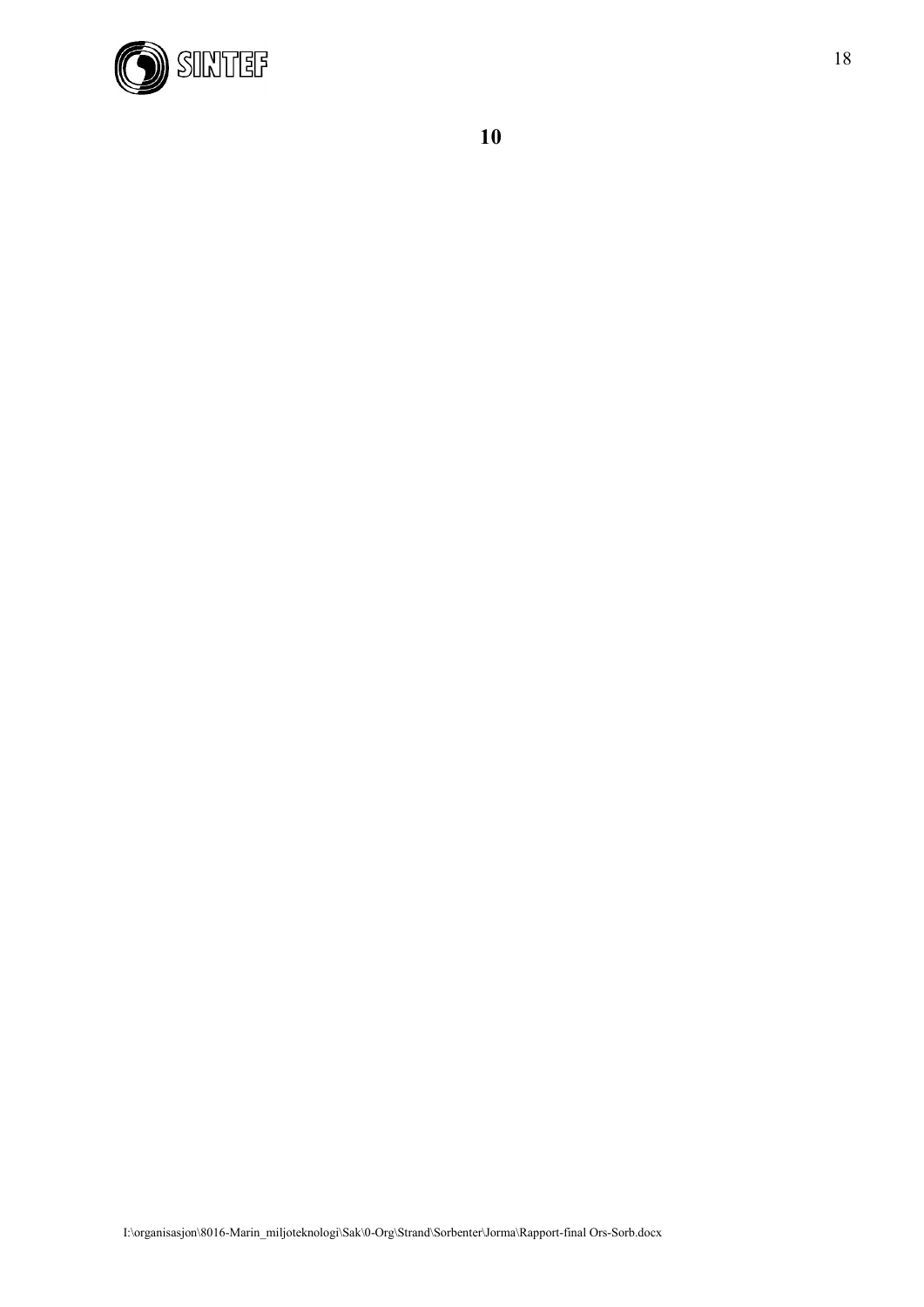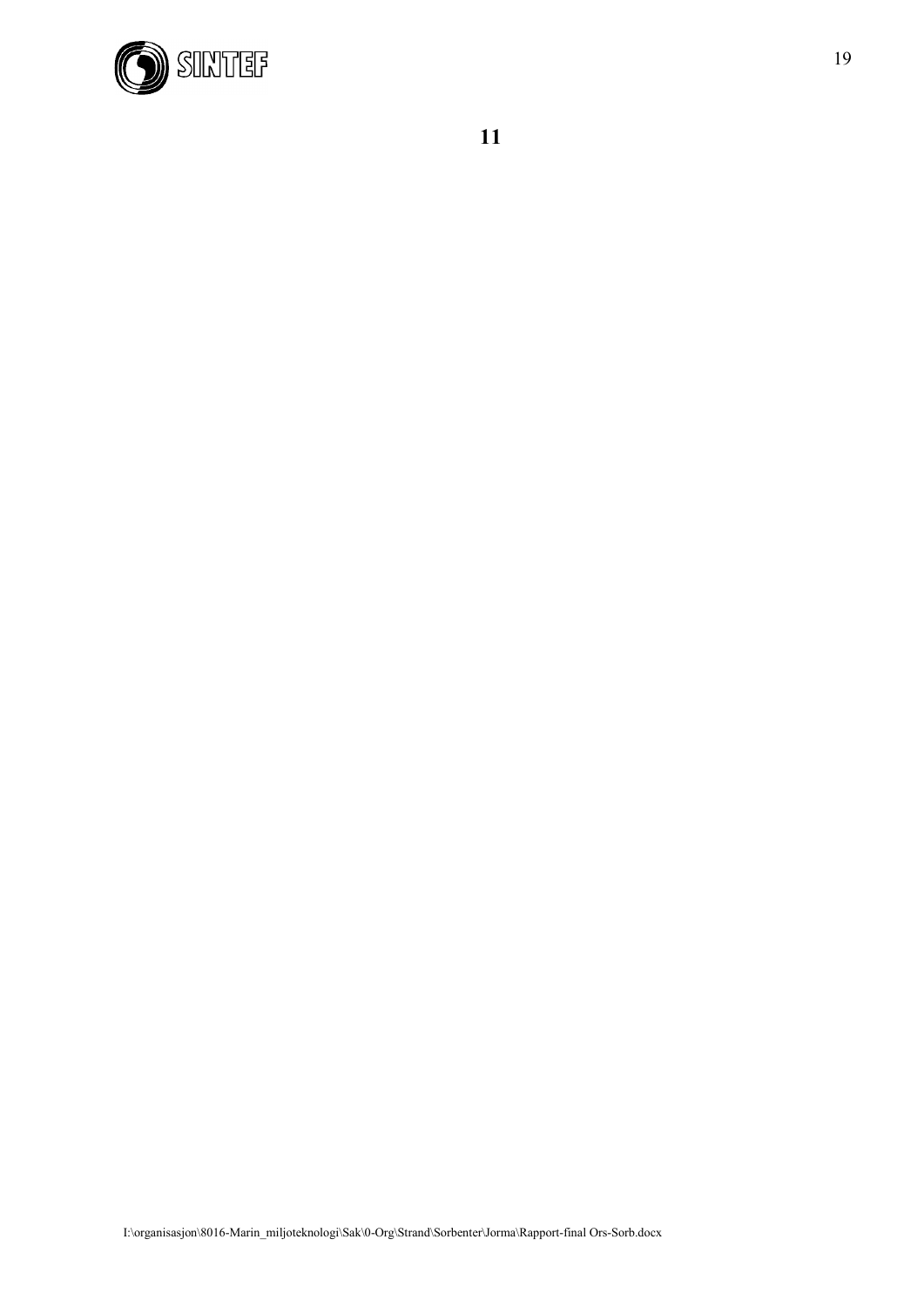

**Vedlegg 2**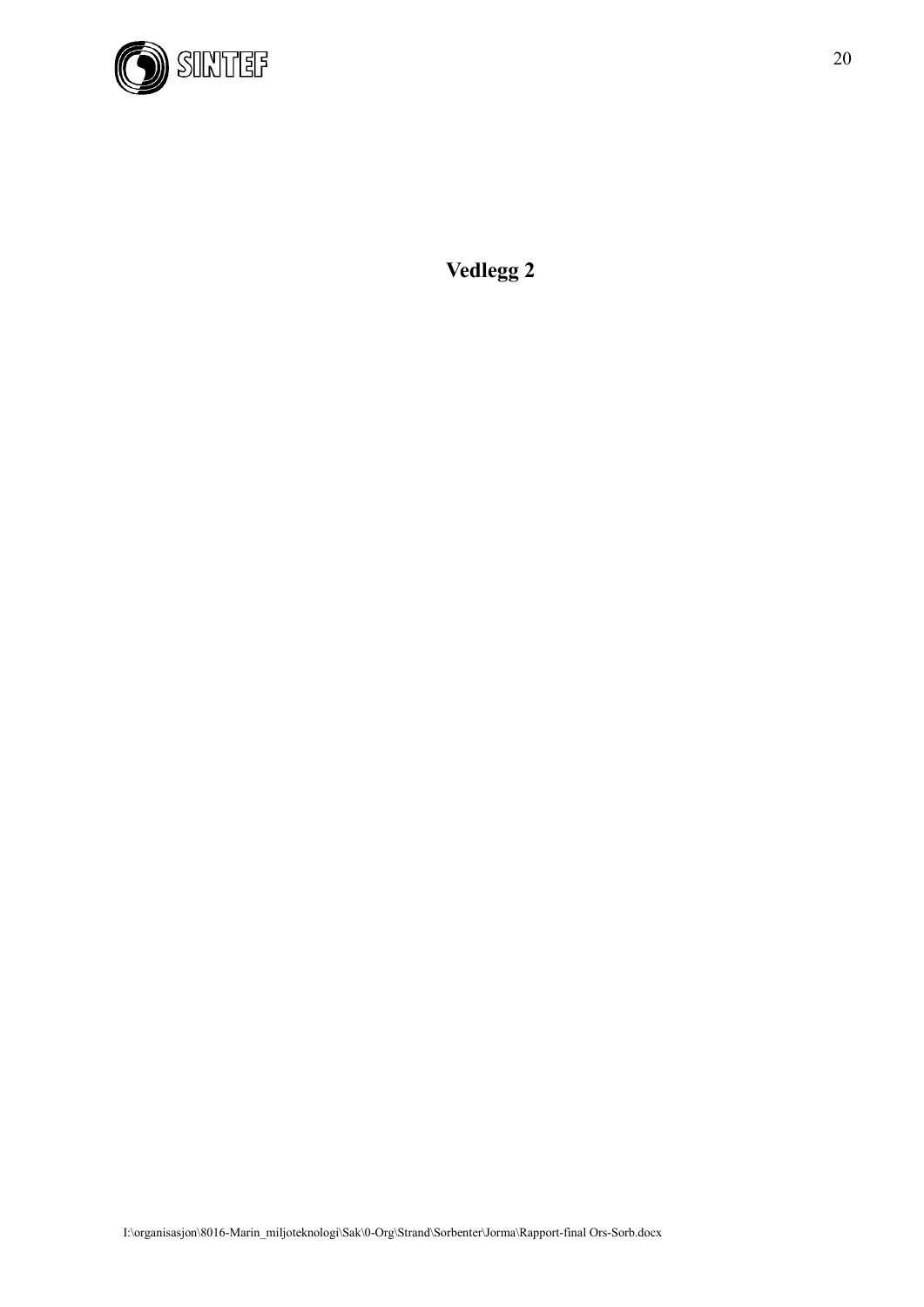

**(ml testvæske/mL sorbent)**

| Oppdragsgiver:<br>Absorbent: | Oy Operative Recovery Solutions JMR Ltd |              |                  |              |               |
|------------------------------|-----------------------------------------|--------------|------------------|--------------|---------------|
| <b>Tetthet:</b><br>Test#:    | Ors-Sorb tm<br>0,070028                 |              |                  | Form:        | <b>Pulver</b> |
| Test væske;                  | Still water take-up<br>Vann             |              |                  | Tetthet: 1   |               |
|                              |                                         | $\mathbf{1}$ | $\boldsymbol{2}$ | $\mathbf{3}$ | Gjennomsnitt  |
| Vekt absorbent (innveid)     |                                         | 10,11        | 10,13            | 10,21        | 10,15         |
| (vannopptak)                 |                                         |              |                  |              |               |
| Vekt absorbent med vann      |                                         | 17,69        | 17,39            | 18,52        |               |
| Vekt vann                    |                                         | 7,58         | 7,36             | 8,31         |               |
| Vekt absorbent presset       |                                         |              |                  |              |               |
| (tilsats testvæske)          |                                         |              |                  |              |               |
| Vekt absorbent med testvæske |                                         |              |                  |              |               |
| Vekt testvæske 1             |                                         |              |                  |              |               |
| Vekt testvæske 2             |                                         |              |                  |              |               |
| Vekt testvæske totalt        |                                         |              |                  |              |               |
| Vekt vann                    |                                         |              |                  |              |               |
| Vekt absorbent presset       |                                         |              |                  |              |               |
| <b>Beregninger</b>           |                                         |              |                  |              |               |
| Opptak vann                  |                                         |              |                  |              |               |
| (g vann/g sorbent)           |                                         | 0,75         | 0,73             | 0,81         | 0,76          |
| (mL vann/g sorbent)          |                                         | 0,75         | 0,73             | 0,81         | 0,76          |
| (ml vann/ml sorbent)         |                                         | 0,05         | 0,05             | 0,06         | 0,05          |
| Opptak testvæske             |                                         |              |                  |              |               |
| (g testvæske/g sorbent)      |                                         |              |                  |              |               |
| (ml testvæske/g sorbent)     |                                         |              |                  |              |               |

21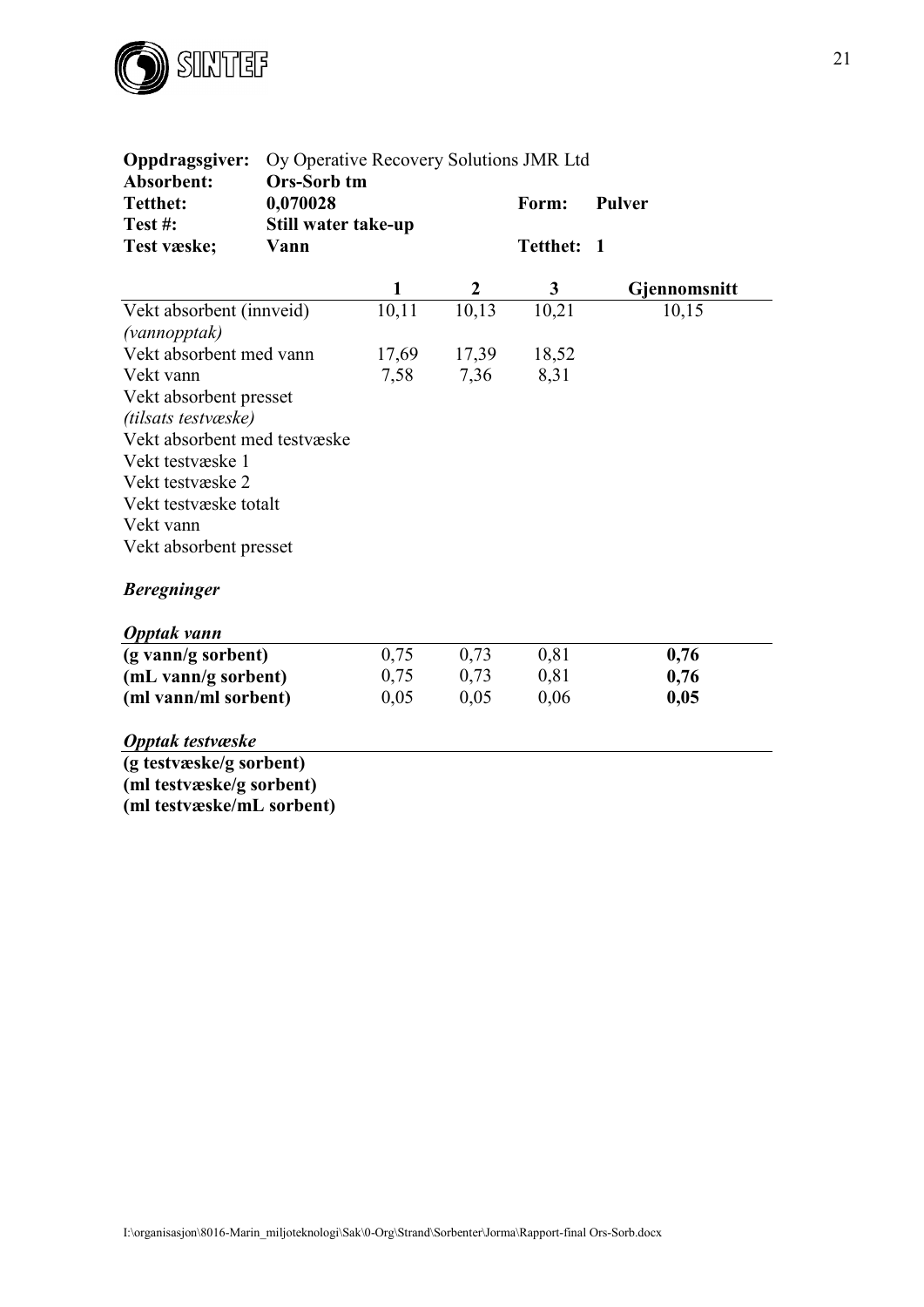

| Oppdragsgiver:               | Oy Operative Recovery Solutions JMR Ltd |       |        |                 |                     |  |  |  |
|------------------------------|-----------------------------------------|-------|--------|-----------------|---------------------|--|--|--|
| Absorbent:                   | Ors-Sorb tm                             |       |        |                 |                     |  |  |  |
| <b>Tetthet:</b>              | 0,070028                                |       |        | Form:           | <b>Pulver</b>       |  |  |  |
| Test#:                       | Long term sorption test                 |       |        |                 |                     |  |  |  |
| Test væske;                  | <b>Diesel</b>                           |       |        | <b>Tetthet:</b> | 0,84                |  |  |  |
|                              |                                         | 1     |        | 3               | <b>Gjennomsnitt</b> |  |  |  |
| Vekt absorbent (innveid)     |                                         | 10,01 | 10,1   | 10,12           |                     |  |  |  |
| (vannopptak)                 |                                         |       |        |                 |                     |  |  |  |
| Vekt absorbent med vann      |                                         |       |        |                 |                     |  |  |  |
| Vekt vann                    |                                         | 2,9   | 4,6    | 4,1             |                     |  |  |  |
| Vekt absorbent presset       |                                         |       |        |                 |                     |  |  |  |
| (tilsats testvæske)          |                                         |       |        |                 |                     |  |  |  |
| Vekt absorbent med testvæske |                                         |       |        |                 |                     |  |  |  |
| Vekt testvæske 1             |                                         |       |        |                 |                     |  |  |  |
| Vekt testvæske 2             |                                         |       |        |                 |                     |  |  |  |
| Vekt testvæske totalt        |                                         | 116,7 | 120,14 | 123,48          |                     |  |  |  |
| Vekt vann                    |                                         | 2,9   | 4,6    | 4,1             |                     |  |  |  |
| Vekt absorbent presset       |                                         | 11,88 | 9,43   | 9,52            |                     |  |  |  |
| <b>Beregninger</b>           |                                         |       |        |                 |                     |  |  |  |
| <b>Opptak vann</b>           |                                         |       |        |                 |                     |  |  |  |
| (g vann/g sorbent)           |                                         | 0,29  | 0,46   | 0,41            | 0,38                |  |  |  |
| (mL vann/g sorbent)          |                                         | 0,29  | 0,46   | 0,41            | 0,38                |  |  |  |
| (ml vann/ml sorbent)         |                                         | 0,02  | 0,03   | 0,03            | 0,03                |  |  |  |
| <b>Opptak testvæske</b>      |                                         |       |        |                 |                     |  |  |  |
| (g testvæske/g sorbent)      |                                         | 11,66 | 11,90  | 12,20           | 11,92               |  |  |  |
| (ml testvæske/g sorbent)     |                                         | 9,79  | 9,99   | 10,25           | 10,01               |  |  |  |
| (ml testvæske/mL sorbent)    |                                         | 0,69  | 0,70   | 0,72            | 0,70                |  |  |  |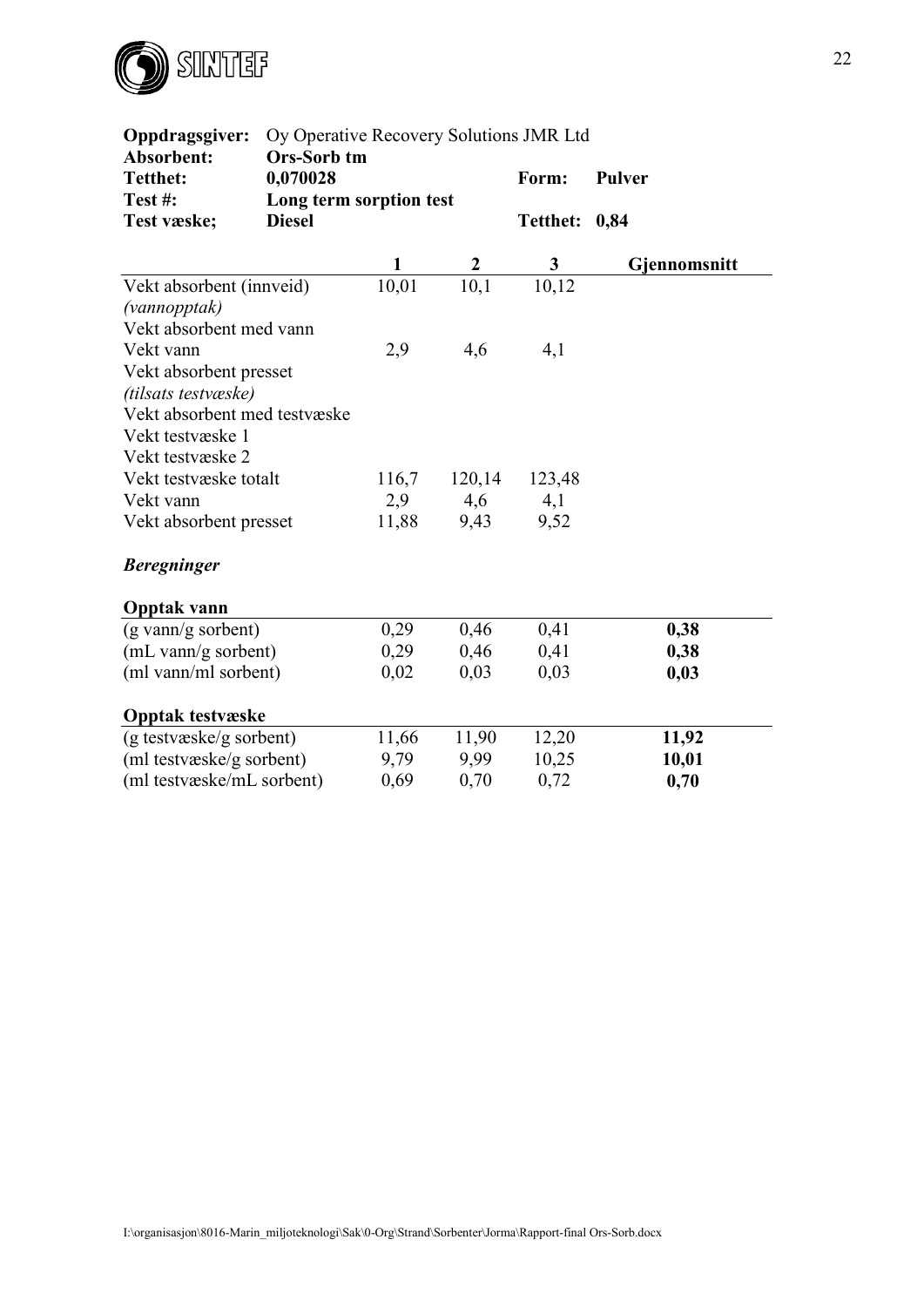

| Oppdragsgiver:               | Oy Operative Recovery Solutions JMR Ltd |        |        |                 |               |  |  |  |
|------------------------------|-----------------------------------------|--------|--------|-----------------|---------------|--|--|--|
| Absorbent:                   | Ors-Sorb tm                             |        |        |                 |               |  |  |  |
| <b>Tetthet:</b>              | 0,070028                                |        |        | Form:           | <b>Pulver</b> |  |  |  |
| Test#:                       | Long term sorption test                 |        |        |                 |               |  |  |  |
| Test væske;                  | Statfjord 200+                          |        |        | <b>Tetthet:</b> | 0,88          |  |  |  |
|                              |                                         | 1      |        | 3               | Gjennomsnitt  |  |  |  |
| Vekt absorbent (innveid)     |                                         | 10,1   | 10,09  | 10,12           |               |  |  |  |
| (vannopptak)                 |                                         |        |        |                 |               |  |  |  |
| Vekt absorbent med vann      |                                         |        |        |                 |               |  |  |  |
| Vekt vann                    |                                         | 1,6    | 2,6    | $\mathbf{1}$    |               |  |  |  |
| Vekt absorbent presset       |                                         |        |        |                 |               |  |  |  |
| (tilsats testvæske)          |                                         |        |        |                 |               |  |  |  |
| Vekt absorbent med testvæske |                                         |        |        |                 |               |  |  |  |
| Vekt testvæske 1             |                                         |        |        |                 |               |  |  |  |
| Vekt testvæske 2             |                                         |        |        |                 |               |  |  |  |
| Vekt testvæske totalt        |                                         | 108,42 | 103,76 | 110,38          |               |  |  |  |
| Vekt vann                    |                                         |        |        |                 |               |  |  |  |
| Vekt absorbent presset       |                                         | 8,03   | 7,51   | 8,23            |               |  |  |  |
| <b>Beregninger</b>           |                                         |        |        |                 |               |  |  |  |
| <b>Opptak vann</b>           |                                         |        |        |                 |               |  |  |  |
| (g vann/g sorbent)           |                                         | 0,16   | 0,26   | 0,10            | 0,17          |  |  |  |
| (mL vann/g sorbent)          |                                         | 0,16   | 0,26   | 0,10            | 0,17          |  |  |  |
| (ml vann/ml sorbent)         |                                         | 0,01   | 0,02   | 0,01            | 0,01          |  |  |  |
| <b>Opptak testvæske</b>      |                                         |        |        |                 |               |  |  |  |
| (g testvæske/g sorbent)      |                                         | 10,73  | 10,28  | 10,91           | 10,64         |  |  |  |
| (ml testvæske/g sorbent)     |                                         | 9,45   | 9,05   | 9,60            | 9,36          |  |  |  |
| (ml testvæske/mL sorbent)    |                                         | 0,66   | 0,63   | 0,67            | 0,66          |  |  |  |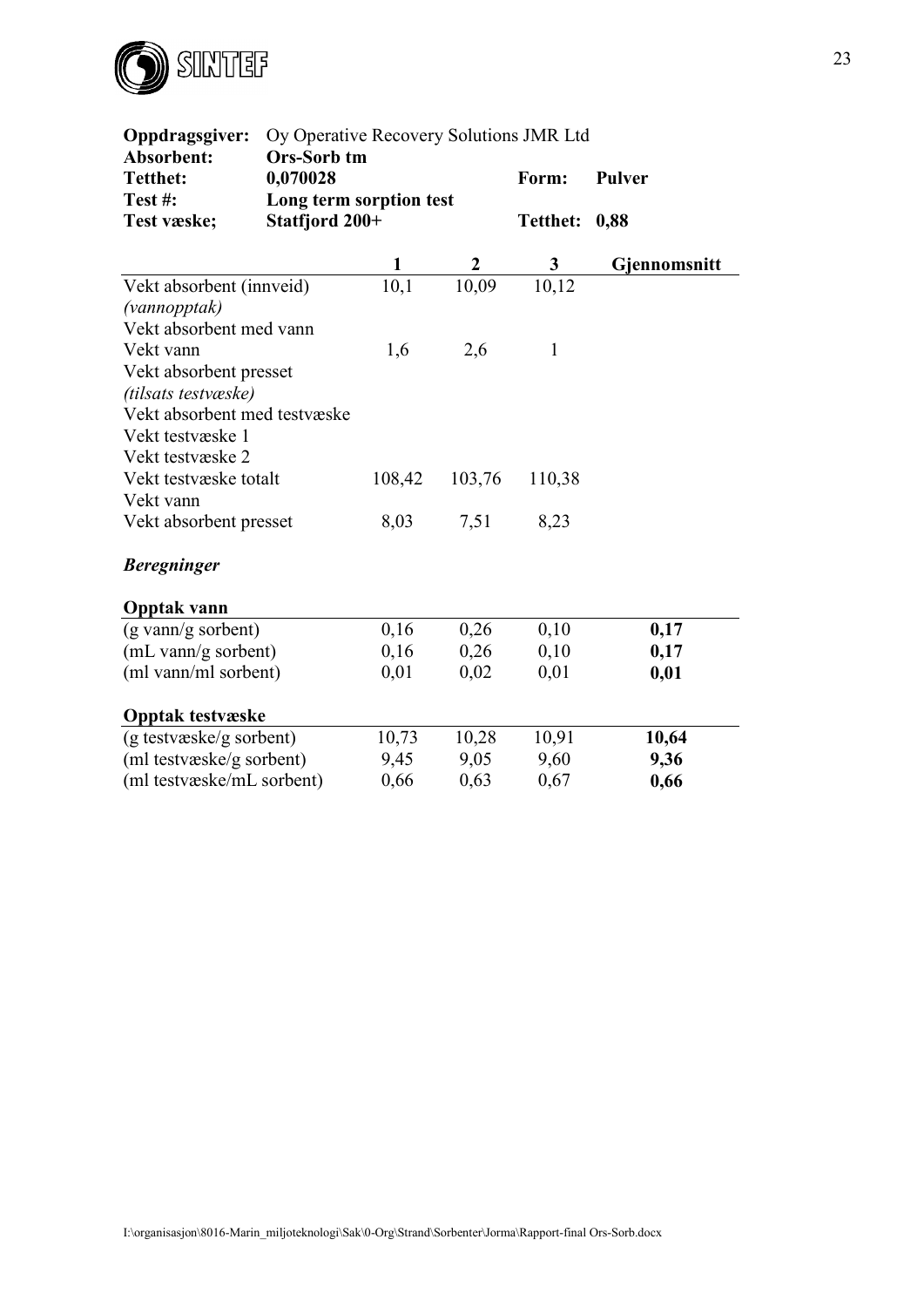

| Oppdragsgiver:                        | Oy Operative Recovery Solutions JMR Ltd |              |                  |                 |               |  |  |  |
|---------------------------------------|-----------------------------------------|--------------|------------------|-----------------|---------------|--|--|--|
| Absorbent:<br><b>Tetthet:</b>         | <b>Ors-Sorb tm</b><br>0,070028          | Form:        |                  |                 |               |  |  |  |
| Test#:                                | Long term sorption test                 |              |                  |                 | <b>Pulver</b> |  |  |  |
| Test væske;                           | <b>IF30</b>                             |              |                  | <b>Tetthet:</b> | 0,92          |  |  |  |
|                                       |                                         |              |                  |                 |               |  |  |  |
|                                       |                                         | $\mathbf{1}$ | $\boldsymbol{2}$ | $\mathbf{3}$    | Gjennomsnitt  |  |  |  |
| Vekt absorbent (innveid)              |                                         | 10,03        | 10               | 9,99            | 10,00667      |  |  |  |
| (vannopptak)                          |                                         |              |                  |                 |               |  |  |  |
| Vekt absorbent med vann               |                                         |              |                  |                 |               |  |  |  |
| Vekt vann                             |                                         | 1,9          | 3,3              | 2,7             |               |  |  |  |
| Vekt absorbent presset                |                                         |              |                  |                 |               |  |  |  |
| (tilsats testvæske)                   |                                         |              |                  |                 |               |  |  |  |
| Vekt absorbent med testvæske          |                                         |              |                  |                 |               |  |  |  |
| Vekt testvæske 1                      |                                         |              |                  |                 |               |  |  |  |
| Vekt testvæske 2                      |                                         |              |                  |                 |               |  |  |  |
| Vekt testvæske totalt                 |                                         | 114,7        | 116,42           | 119,28          |               |  |  |  |
| Vekt vann                             |                                         |              |                  |                 |               |  |  |  |
| Vekt absorbent presset                |                                         | 7,68         | 7,64             | 7,88            |               |  |  |  |
| <b>Beregninger</b>                    |                                         |              |                  |                 |               |  |  |  |
| <b>Opptak vann</b>                    |                                         |              |                  |                 |               |  |  |  |
| $(g \text{ vann/g} \text{ sorbent})$  |                                         | 0,19         | 0,33             | 0,27            | 0,26          |  |  |  |
| $(mL \text{ vann/g} \text{ sorbent})$ |                                         | 0,19         | 0,33             | 0,27            | 0,26          |  |  |  |
| (ml vann/ml sorbent)                  |                                         | 0,01         | 0,02             | 0,02            | 0,02          |  |  |  |
| <b>Opptak testvæske</b>               |                                         |              |                  |                 |               |  |  |  |
| (g testvæske/g sorbent)               |                                         | 11,44        | 11,64            | 11,94           | 11,67         |  |  |  |
| (ml testvæske/g sorbent)              |                                         | 10,52        | 10,71            | 10,98           | 10,74         |  |  |  |
| (ml testvæske/mL sorbent)             |                                         | 0,74         | 0,75             | 0,77            | 0,75          |  |  |  |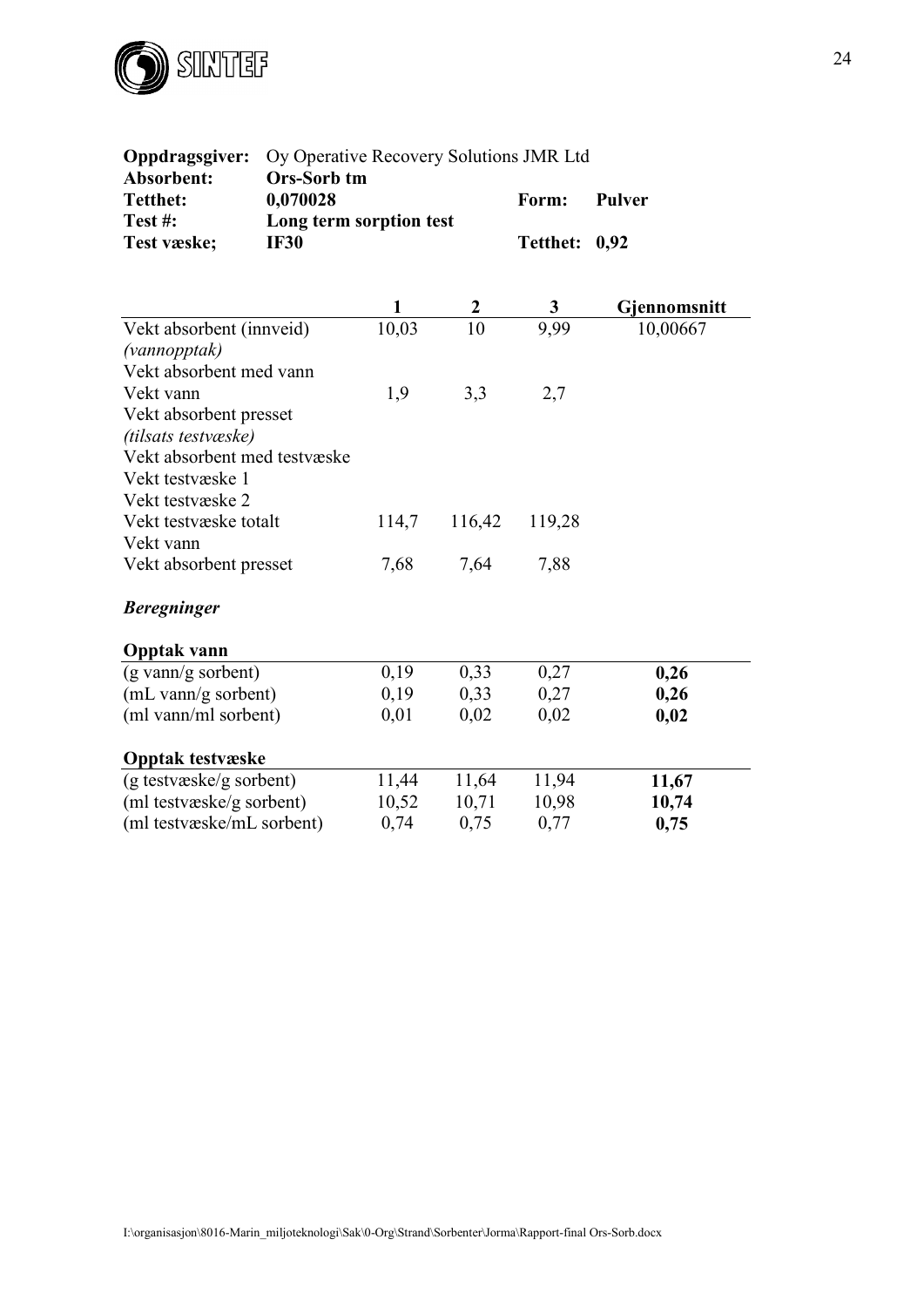

| Oppdragsgiver:<br>Oy Operative Recovery Solutions JMR Ltd |                                                  |       |                  |                   |                     |  |  |
|-----------------------------------------------------------|--------------------------------------------------|-------|------------------|-------------------|---------------------|--|--|
| Absorbent:<br><b>Tetthet:</b><br>Test#:                   | <b>Ors-Sorb tm</b><br>0,070028<br><b>Dynamic</b> |       |                  | Form:             | Pulver              |  |  |
| Test væske;                                               | Vann                                             |       |                  | <b>Tetthet:</b>   | $\mathbf{1}$        |  |  |
|                                                           |                                                  | 1     | $\boldsymbol{2}$ | 3                 | <b>Gjennomsnitt</b> |  |  |
| Vekt absorbent (innveid)                                  |                                                  | 9,98  | 9,98             | $\overline{9,}99$ |                     |  |  |
| (vannopptak)                                              |                                                  |       |                  |                   |                     |  |  |
| Vekt absorbent med vann                                   |                                                  | 78    | 80,4             | 86,2              |                     |  |  |
| Vekt vann                                                 |                                                  | 68,02 | 70,42            | 76,2              |                     |  |  |
| Vekt absorbent presset                                    |                                                  |       |                  |                   |                     |  |  |
| (tilsats testvæske)                                       |                                                  |       |                  |                   |                     |  |  |
| Vekt absorbent med testvæske                              |                                                  |       |                  |                   |                     |  |  |
| Vekt testvæske 1                                          |                                                  |       |                  |                   |                     |  |  |
| Vekt testvæske 2                                          |                                                  |       |                  |                   |                     |  |  |
| Vekt testvæske totalt                                     |                                                  |       |                  |                   |                     |  |  |
| Vekt vann                                                 |                                                  |       |                  |                   |                     |  |  |
| Vekt absorbent presset                                    |                                                  |       |                  |                   |                     |  |  |
| <b>Beregninger</b>                                        |                                                  |       |                  |                   |                     |  |  |
| <b>Opptak vann</b>                                        |                                                  |       |                  |                   |                     |  |  |
| (g vann/g sorbent)                                        |                                                  | 6,82  | 7,06             | 7,63              | 7,17                |  |  |
| (mL vann/g sorbent)                                       |                                                  | 6,82  | 7,06             | 7,64              | 7,17                |  |  |
| (ml vann/ml sorbent)                                      |                                                  | 0,48  | 0,49             | 0,53              | 0,50                |  |  |
| <b>Opptak testvæske</b>                                   |                                                  |       |                  |                   |                     |  |  |
| (g testvæske/g sorbent)                                   |                                                  |       |                  |                   |                     |  |  |
| (ml testvæske/g sorbent)                                  |                                                  |       |                  |                   |                     |  |  |

(ml testvæske/mL sorbent)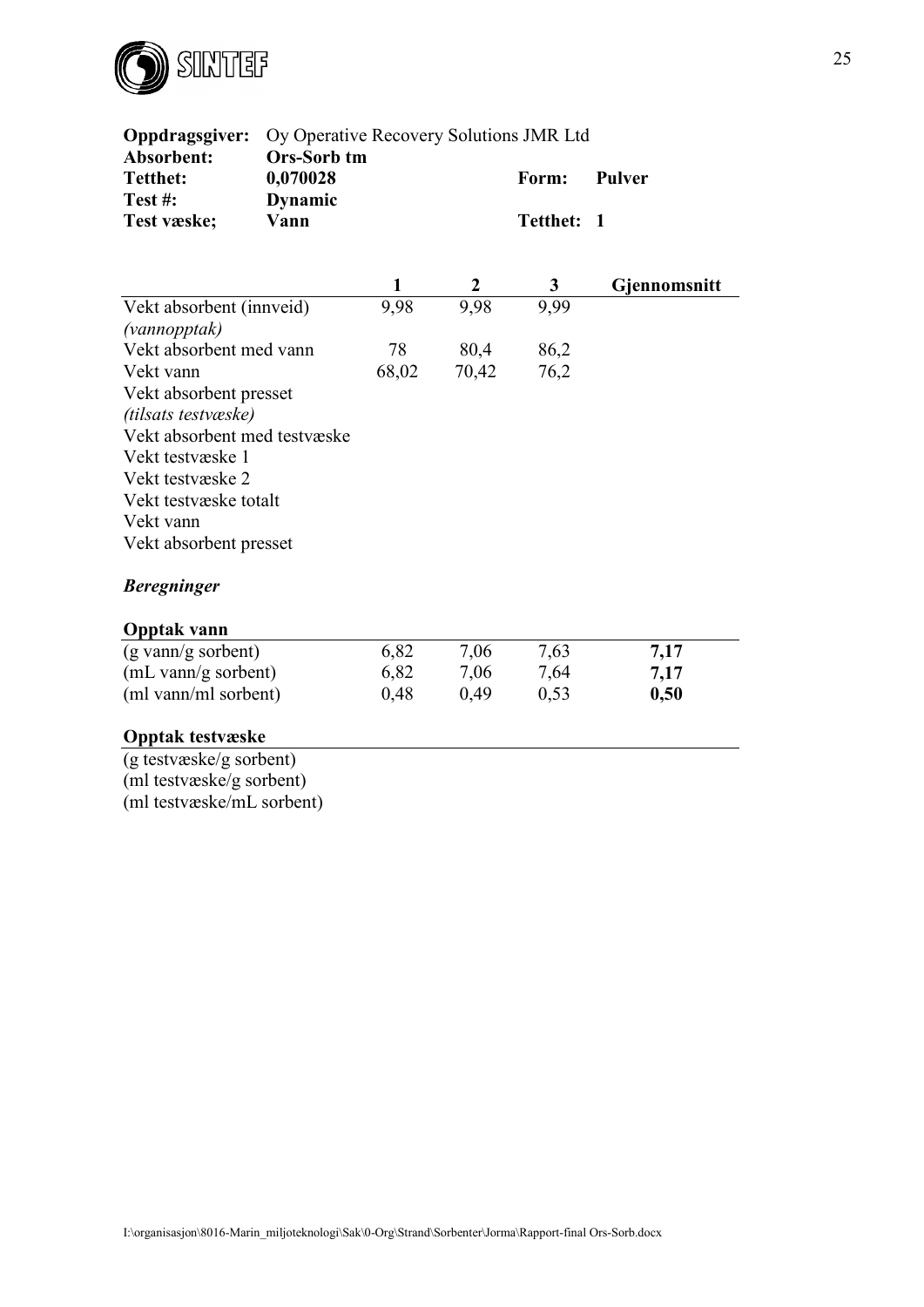

| Oppdragsgiver:                                      | Oy Operative Recovery Solutions JMR Ltd |                |                |                 |               |  |  |  |
|-----------------------------------------------------|-----------------------------------------|----------------|----------------|-----------------|---------------|--|--|--|
| Absorbent:<br><b>Tetthet:</b><br>Test#:             | Ors-Sorb tm<br>0,070028<br>W-test       |                |                | Form:           | <b>Pulver</b> |  |  |  |
| Test væske;                                         | <b>Diesel</b>                           |                |                | <b>Tetthet:</b> | 0,84          |  |  |  |
|                                                     |                                         |                |                |                 |               |  |  |  |
|                                                     |                                         | 1              |                | $\mathbf{3}$    | Gjennomsnitt  |  |  |  |
| Vekt absorbent (innveid)                            |                                         | 5,08           | 5,06           | 5,01            |               |  |  |  |
| (vannopptak)                                        |                                         |                |                |                 |               |  |  |  |
| Vekt absorbent med vann                             |                                         |                |                |                 |               |  |  |  |
| Vekt vann                                           |                                         | $\overline{7}$ | $\overline{4}$ | 6               |               |  |  |  |
| Vekt absorbent presset                              |                                         |                |                |                 |               |  |  |  |
| (tilsats testvæske)<br>Vekt absorbent med testvæske |                                         |                |                |                 |               |  |  |  |
| Vekt testvæske 1                                    |                                         | 20,83          | 12,02          | 12,67           |               |  |  |  |
| Vekt testvæske 2                                    |                                         | 35,28          | 42             | 43,68           |               |  |  |  |
| Vekt testvæske totalt                               |                                         | 56,11          | 54,02          | 56,35           |               |  |  |  |
| Vekt vann                                           |                                         |                |                |                 |               |  |  |  |
| Vekt absorbent presset                              |                                         |                |                |                 |               |  |  |  |
| <b>Beregninger</b>                                  |                                         |                |                |                 |               |  |  |  |
| <b>Opptak vann</b>                                  |                                         |                |                |                 |               |  |  |  |
| (g vann/g sorbent)                                  |                                         | 1,38           | 0,79           | 1,20            | 1,12          |  |  |  |
| (mL vann/g sorbent)                                 |                                         | 1,38           | 0,79           | 1,20            | 1,12          |  |  |  |
| (ml vann/ml sorbent)                                |                                         | 0,10           | 0,06           | 0,08            | 0,08          |  |  |  |
| <b>Opptak testvæske</b>                             |                                         |                |                |                 |               |  |  |  |
| (g testvæske/g sorbent)                             |                                         | 11,05          | 10,68          | 11,25           | 10,99         |  |  |  |
| (ml testvæske/g sorbent)                            |                                         | 9,28           | 8,97           | 9,45            | 9,23          |  |  |  |
| (ml testvæske/mL sorbent)                           |                                         | 0,65           | 0,63           | 0,66            | 0,65          |  |  |  |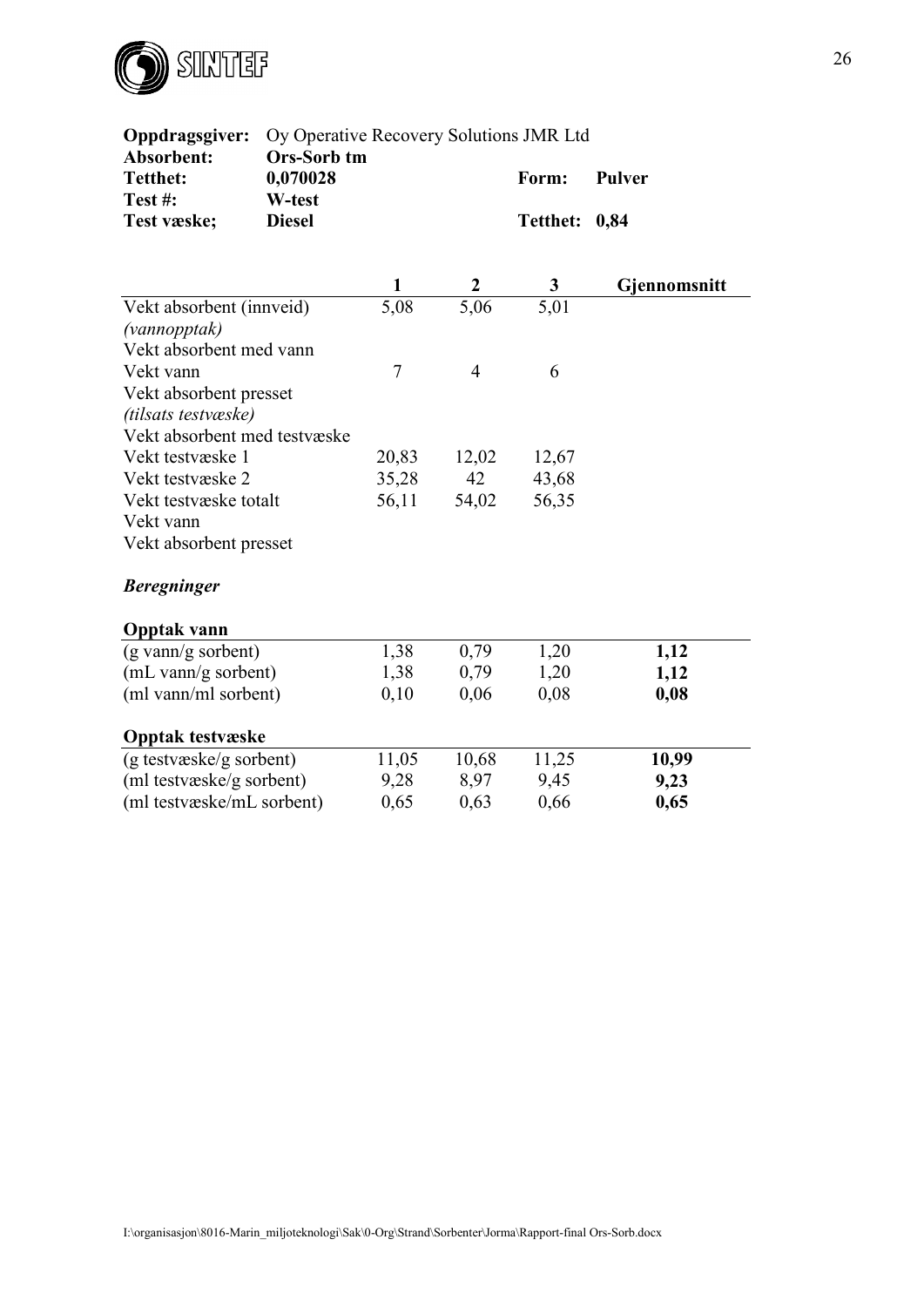

| Oppdragsgiver:               | Oy Operative Recovery Solutions JMR Ltd |                   |                   |                   |               |  |  |  |  |
|------------------------------|-----------------------------------------|-------------------|-------------------|-------------------|---------------|--|--|--|--|
| Absorbent:                   | <b>Ors-Sorb tm</b>                      |                   |                   |                   |               |  |  |  |  |
| <b>Tetthet:</b>              | 0,070028                                |                   |                   | Form:             | <b>Pulver</b> |  |  |  |  |
| Test#:                       | W-test                                  |                   |                   |                   |               |  |  |  |  |
| Test væske;                  | Statfjord 200+                          |                   |                   | <b>Tetthet:</b>   | 0,88          |  |  |  |  |
|                              |                                         |                   |                   |                   |               |  |  |  |  |
|                              |                                         | $\mathbf{1}$      | $\boldsymbol{2}$  | $\mathbf{3}$      | Gjennomsnitt  |  |  |  |  |
| Vekt absorbent (innveid)     |                                         | $\overline{5,06}$ | $\overline{5,03}$ | $\overline{5,01}$ | 5,033333      |  |  |  |  |
| (vannopptak)                 |                                         |                   |                   |                   |               |  |  |  |  |
| Vekt absorbent med vann      |                                         |                   |                   |                   |               |  |  |  |  |
| Vekt vann                    |                                         | $\overline{2}$    | $\overline{2}$    | $\overline{2}$    |               |  |  |  |  |
| Vekt absorbent presset       |                                         |                   |                   |                   |               |  |  |  |  |
| (tilsats testvæske)          |                                         |                   |                   |                   |               |  |  |  |  |
| Vekt absorbent med testvæske |                                         |                   |                   |                   |               |  |  |  |  |
| Vekt testvæske 1             |                                         | 3,8               | 3,83              | 5,18              |               |  |  |  |  |
| Vekt testvæske 2             | 51,04                                   | 72,16             | 70,4              |                   |               |  |  |  |  |
| Vekt testvæske totalt        |                                         | 54,84             | 75,99             | 75,58             |               |  |  |  |  |
| Vekt vann                    |                                         |                   |                   |                   |               |  |  |  |  |
| Vekt absorbent presset       |                                         | 10,64             | 8,28              | 10,65             |               |  |  |  |  |
| <b>Beregninger</b>           |                                         |                   |                   |                   |               |  |  |  |  |
| <b>Opptak vann</b>           |                                         |                   |                   |                   |               |  |  |  |  |
| (g vann/g sorbent)           |                                         | 0,40              | 0,40              | 0,40              | 0,40          |  |  |  |  |
| (mL vann/g sorbent)          |                                         | 0,40              | 0,40              | 0,40              | 0,40          |  |  |  |  |
| (ml vann/ml sorbent)         |                                         | 0,03              | 0,03              | 0,03              | 0,03          |  |  |  |  |
| <b>Opptak testvæske</b>      |                                         |                   |                   |                   |               |  |  |  |  |
| (g testvæske/g sorbent)      |                                         | 10,84             | 15,11             | 15,09             | 13,68         |  |  |  |  |
| (ml testvæske/g sorbent)     |                                         | 9,54              | 13,29             | 13,28             | 12,04         |  |  |  |  |
| (ml testvæske/mL sorbent)    |                                         | 0,67              | 0,93              | 0,93              | 0,84          |  |  |  |  |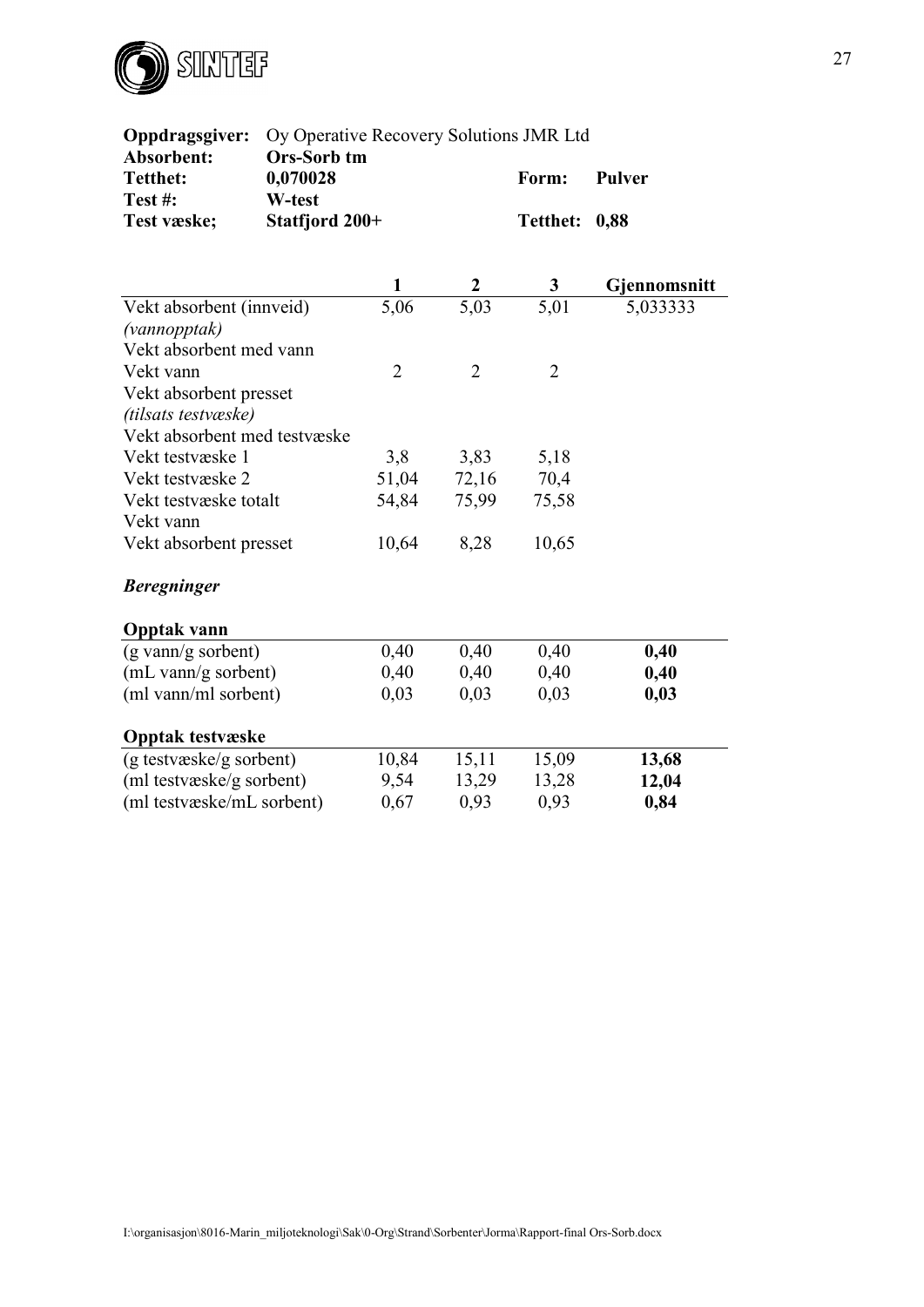

| Oppdragsgiver:<br>Oy Operative Recovery Solutions JMR Ltd |                                              |                |                  |                          |                       |  |  |
|-----------------------------------------------------------|----------------------------------------------|----------------|------------------|--------------------------|-----------------------|--|--|
| Absorbent:<br><b>Tetthet:</b><br>Test#:<br>Test væske;    | Ors-Sorb tm<br>0,070028<br>W-test<br>$IF-30$ |                |                  | Form:<br><b>Tetthet:</b> | <b>Pulver</b><br>0,92 |  |  |
|                                                           |                                              |                | $\frac{2}{5,07}$ | $\boldsymbol{3}$         | Gjennomsnitt          |  |  |
| Vekt absorbent (innveid)                                  |                                              | 5,06           |                  | 5,03                     | 5,053333              |  |  |
| (vannopptak)                                              |                                              |                |                  |                          |                       |  |  |
| Vekt absorbent med vann<br>Vekt vann                      |                                              | $\overline{2}$ | $\overline{2}$   | $\overline{2}$           |                       |  |  |
| Vekt absorbent presset                                    |                                              |                |                  |                          |                       |  |  |
| (tilsats testvæske)                                       |                                              |                |                  |                          |                       |  |  |
| Vekt absorbent med testvæske                              |                                              |                |                  |                          |                       |  |  |
| Vekt testvæske 1                                          |                                              | 3,53           | 2,53             | 2,69                     |                       |  |  |
| Vekt testvæske 2                                          |                                              | 86,48          | 69,92            | 61,64                    |                       |  |  |
| Vekt testvæske totalt                                     |                                              | 90,01          | 72,45            | 64,33                    |                       |  |  |
| Vekt vann                                                 |                                              |                |                  |                          |                       |  |  |
| Vekt absorbent presset                                    |                                              | 12,8           | 9,32             | 10,92                    |                       |  |  |
| <b>Beregninger</b>                                        |                                              |                |                  |                          |                       |  |  |
| <b>Opptak vann</b>                                        |                                              |                |                  |                          |                       |  |  |
| (g vann/g sorbent)                                        |                                              | 0,40           | 0,39             | 0,40                     | 0,40                  |  |  |
| (mL vann/g sorbent)                                       |                                              | 0,40           | 0,39             | 0,40                     | 0,40                  |  |  |
| (ml vann/ml sorbent)                                      |                                              | 0,03           | 0,03             | 0,03                     | 0,03                  |  |  |
| <b>Opptak testvæske</b>                                   |                                              |                |                  |                          |                       |  |  |
| (g testvæske/g sorbent)                                   |                                              | 17,79          | 14,29            | 12,79                    | 14,96                 |  |  |
| (ml testvæske/g sorbent)                                  |                                              | 16,37          | 13,15            | 11,77                    | 13,76                 |  |  |
| (ml testvæske/mL sorbent)                                 |                                              | 1,15           | 0,92             | 0,82                     | 0,96                  |  |  |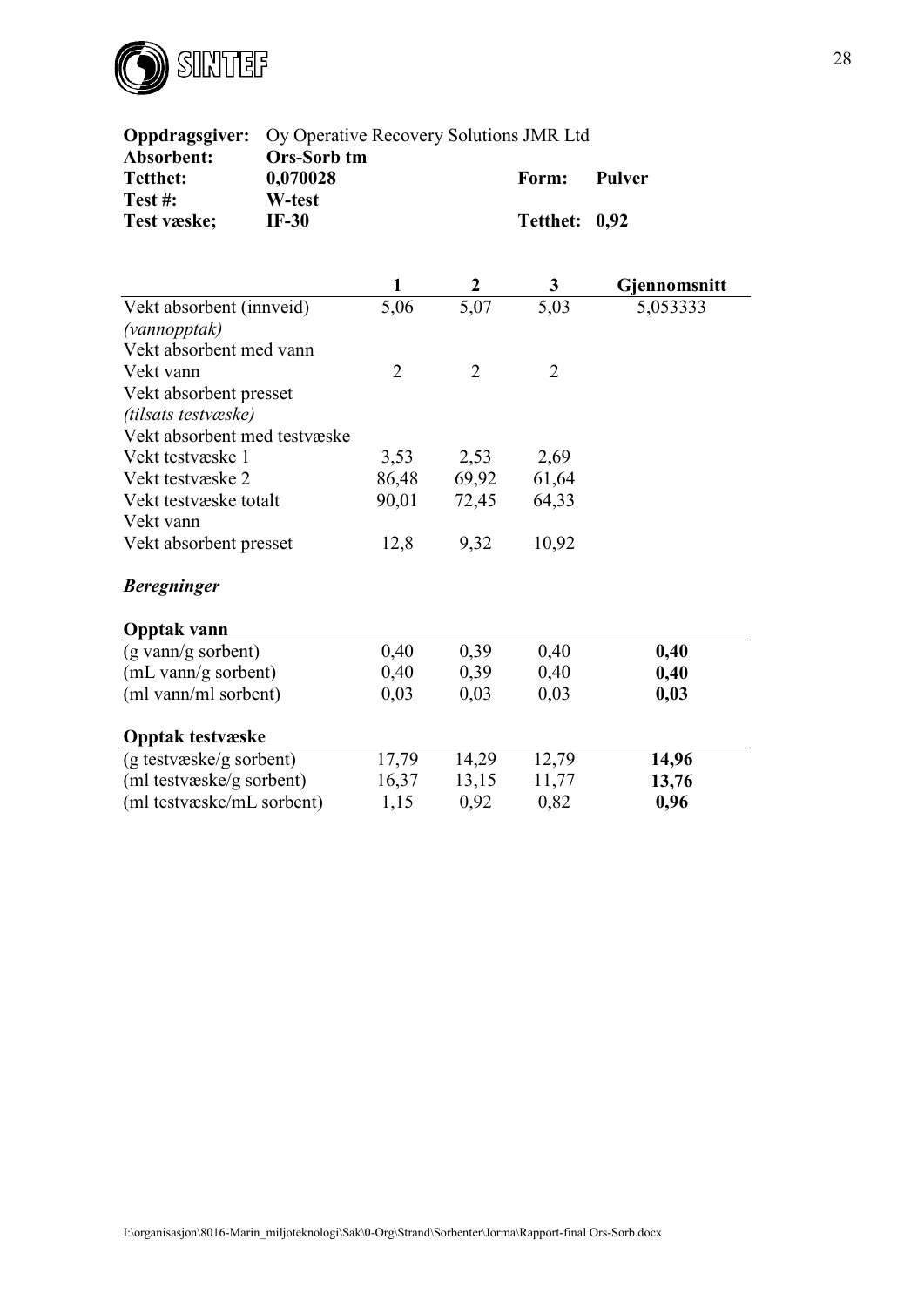

| Oppdragsgiver:                                         | Oy Operative Recovery Solutions JMR Ltd            |                |                  |                          |                       |
|--------------------------------------------------------|----------------------------------------------------|----------------|------------------|--------------------------|-----------------------|
| Absorbent:<br><b>Tetthet:</b><br>Test#:<br>Test væske; | Ors-Sorb tm<br>0,070028<br>L-test<br><b>Diesel</b> |                |                  | Form:<br><b>Tetthet:</b> | <b>Pulver</b><br>0,84 |
|                                                        |                                                    |                |                  |                          |                       |
|                                                        |                                                    |                |                  |                          | Gjennomsnitt          |
| Vekt absorbent (innveid)                               |                                                    | $\overline{5}$ | $\frac{2}{5,01}$ | $\frac{3}{5,02}$         | 5,01                  |
| (vannopptak)                                           |                                                    |                |                  |                          |                       |
| Vekt absorbent med vann                                |                                                    |                |                  |                          |                       |
| Vekt vann                                              |                                                    | $\overline{2}$ | $\overline{2}$   | $\overline{2}$           |                       |
| Vekt absorbent presset                                 |                                                    |                |                  |                          |                       |
| (tilsats testvæske)                                    |                                                    |                |                  |                          |                       |
| Vekt absorbent med testvæske                           |                                                    |                |                  |                          |                       |
| Vekt testvæske 1                                       |                                                    | 2,93           | 3,22             | 3,49                     |                       |
| Vekt testvæske 2                                       |                                                    | 41,92          | 41,92            | 41,92                    |                       |
| Vekt testvæske totalt                                  |                                                    | 44,85          | 45,14            | 45,41                    |                       |
| Vekt vann                                              |                                                    |                |                  |                          |                       |
| Vekt absorbent presset                                 |                                                    | 8              | 7,57             | 7,7                      |                       |
| <b>Beregninger</b>                                     |                                                    |                |                  |                          |                       |
| <b>Opptak vann</b>                                     |                                                    |                |                  |                          |                       |
| (g vann/g sorbent)                                     |                                                    | 0,40           | 0,40             | 0,40                     | 0,40                  |
| (mL vann/g sorbent)                                    |                                                    | 0,40           | 0,40             | 0,40                     | 0,40                  |
| (ml vann/ml sorbent)                                   |                                                    | 0,03           | 0,03             | 0,03                     | 0,03                  |
| <b>Opptak testvæske</b>                                |                                                    |                |                  |                          |                       |
| (g testvæske/g sorbent)                                |                                                    | 8,97           | 9,01             | 9,05                     | 9,01                  |
| (ml testvæske/g sorbent)                               |                                                    | 7,53           | 7,57             | 7,60                     | 7,57                  |
| (ml testvæske/mL sorbent)                              |                                                    | 0,53           | 0,53             | 0,53                     | 0,53                  |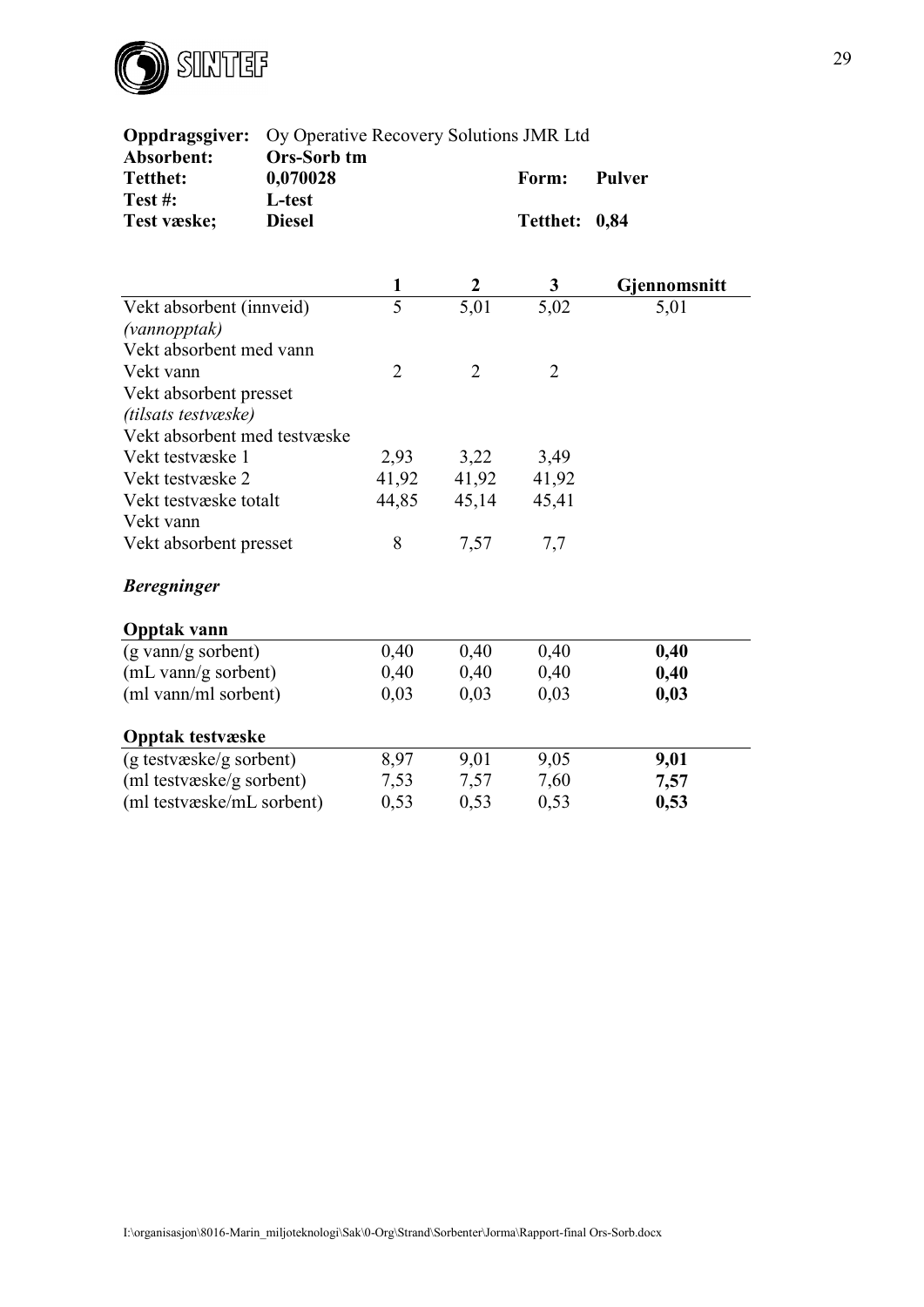

| Oppdragsgiver:<br>Oy Operative Recovery Solutions JMR Ltd |                                |                  |                  |                  |                       |  |  |  |
|-----------------------------------------------------------|--------------------------------|------------------|------------------|------------------|-----------------------|--|--|--|
| Absorbent:<br><b>Tetthet:</b>                             | <b>Ors-Sorb tm</b><br>0,070028 |                  |                  | Form:            | Pulver                |  |  |  |
| Test#:<br>Test væske;                                     | L-test<br>Statfjord 200+       |                  |                  | <b>Tetthet:</b>  | 0,88                  |  |  |  |
|                                                           |                                |                  |                  |                  |                       |  |  |  |
|                                                           |                                | 1                | $rac{2}{5}$      | 3                | Gjennomsnitt          |  |  |  |
| Vekt absorbent (innveid)                                  |                                | 5,02             |                  | 5,05             | $\overline{5,023333}$ |  |  |  |
| (vannopptak)                                              |                                |                  |                  |                  |                       |  |  |  |
| Vekt absorbent med vann                                   |                                |                  |                  |                  |                       |  |  |  |
| Vekt vann                                                 |                                | $\boldsymbol{0}$ | $\mathbf{0}$     | $\boldsymbol{0}$ |                       |  |  |  |
| Vekt absorbent presset                                    |                                |                  |                  |                  |                       |  |  |  |
| (tilsats testvæske)                                       |                                |                  |                  |                  |                       |  |  |  |
| Vekt absorbent med testvæske                              |                                |                  |                  |                  |                       |  |  |  |
| Vekt testvæske 1<br>Vekt testvæske 2                      |                                | 3,42<br>58,48    | 3,8              | 3,76             |                       |  |  |  |
| Vekt testvæske totalt                                     |                                | 61,9             | 58,24<br>62,08   | 60,24<br>64      |                       |  |  |  |
| Vekt vann                                                 |                                |                  |                  |                  |                       |  |  |  |
| Vekt absorbent presset                                    |                                | 7,24             | 8,17             | 6,99             |                       |  |  |  |
| <b>Beregninger</b>                                        |                                |                  |                  |                  |                       |  |  |  |
| <b>Opptak vann</b>                                        |                                |                  |                  |                  |                       |  |  |  |
| (g vann/g sorbent)                                        |                                | $\boldsymbol{0}$ | $\boldsymbol{0}$ | $\boldsymbol{0}$ | $\boldsymbol{0}$      |  |  |  |
| (mL vann/g sorbent)                                       |                                | $\boldsymbol{0}$ | $\boldsymbol{0}$ | $\boldsymbol{0}$ | $\boldsymbol{0}$      |  |  |  |
| (ml vann/ml sorbent)                                      |                                | $\boldsymbol{0}$ | $\overline{0}$   | $\overline{0}$   | $\boldsymbol{0}$      |  |  |  |
| <b>Opptak testvæske</b>                                   |                                |                  |                  |                  |                       |  |  |  |
| (g testvæske/g sorbent)                                   |                                | 12,33            | 12,42            | 12,67            | 12,47                 |  |  |  |
| (ml testvæske/g sorbent)                                  |                                | 10,85            | 10,93            | 11,15            | 10,98                 |  |  |  |
| (ml testvæske/mL sorbent)                                 |                                | 0,76             | 0,77             | 0,78             | 0,77                  |  |  |  |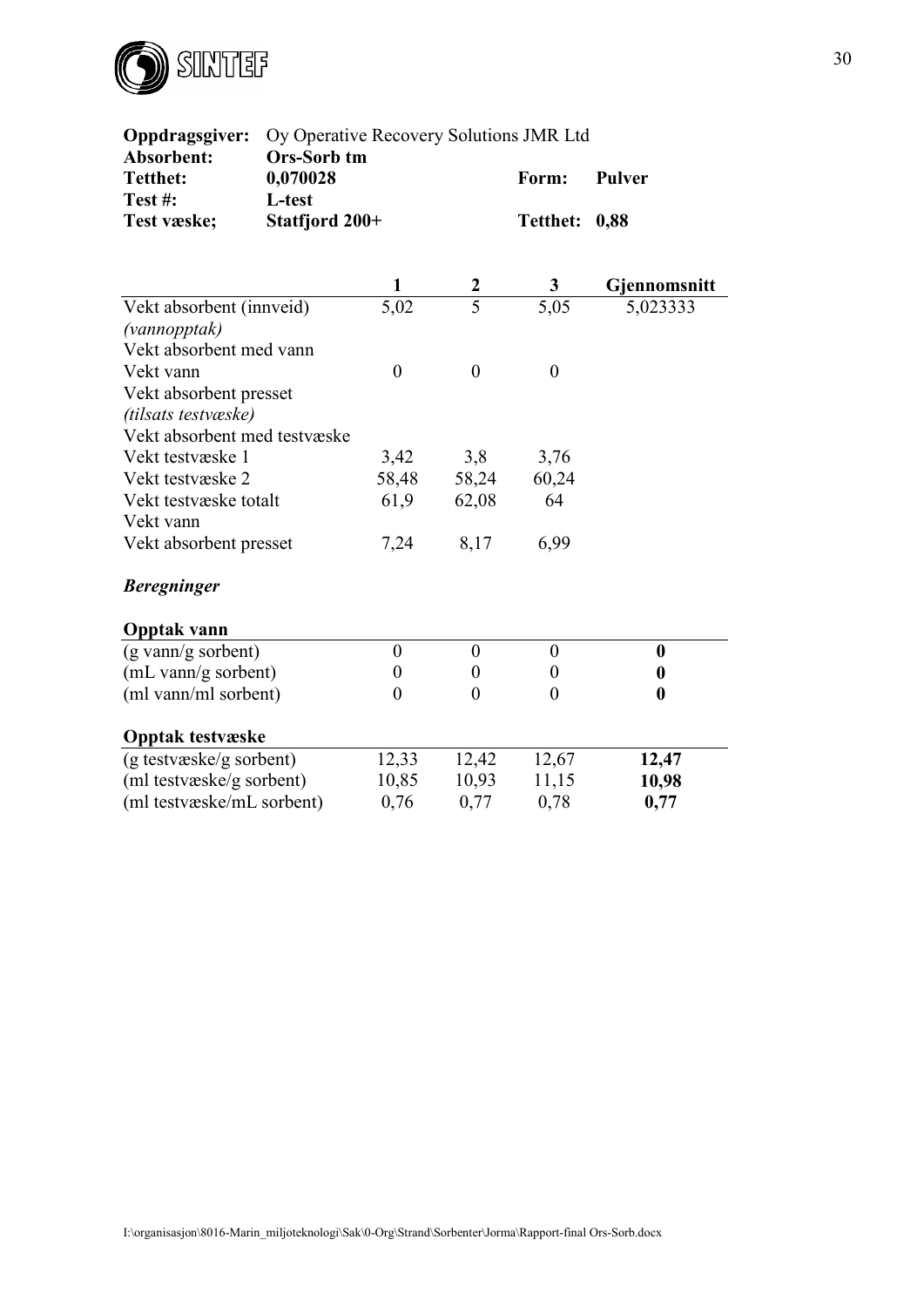

| Oppdragsgiver:<br>Oy Operative Recovery Solutions JMR Ltd |                                   |                   |                  |                  |                       |  |  |  |
|-----------------------------------------------------------|-----------------------------------|-------------------|------------------|------------------|-----------------------|--|--|--|
| Absorbent:<br><b>Tetthet:</b><br>Test#:                   | Ors-Sorb tm<br>0,070028<br>L-test |                   |                  | Form:            | <b>Pulver</b>         |  |  |  |
| Test væske;                                               | $IF-30$                           |                   |                  | <b>Tetthet:</b>  | 0,92                  |  |  |  |
|                                                           |                                   | 1                 |                  |                  | <b>Snitt</b>          |  |  |  |
| Vekt absorbent (innveid)                                  |                                   | $\overline{5,01}$ | 5,03             | 5,09             | $\overline{5,043333}$ |  |  |  |
| (vannopptak)                                              |                                   |                   |                  |                  |                       |  |  |  |
| Vekt absorbent med vann<br>Vekt vann                      |                                   | $\overline{0}$    | $\overline{0}$   | $\overline{0}$   |                       |  |  |  |
| Vekt absorbent presset                                    |                                   |                   |                  |                  |                       |  |  |  |
| (tilsats testvæske)                                       |                                   |                   |                  |                  |                       |  |  |  |
| Vekt absorbent med testvæske                              |                                   |                   |                  |                  |                       |  |  |  |
| Vekt testvæske 1                                          |                                   | 1,84              | 2,19             | 2,1              |                       |  |  |  |
| Vekt testvæske 2                                          |                                   | 69,92             | 82,8             | 88,32            |                       |  |  |  |
| Vekt testvæske totalt                                     |                                   | 71,76             | 84,99            | 90,42            |                       |  |  |  |
| Vekt vann                                                 |                                   |                   |                  |                  |                       |  |  |  |
| Vekt absorbent presset                                    |                                   | 9,16              | 9,65             | 8,29             |                       |  |  |  |
| <b>Beregninger</b>                                        |                                   |                   |                  |                  |                       |  |  |  |
| <b>Opptak vann</b>                                        |                                   |                   |                  |                  |                       |  |  |  |
| (g vann/g sorbent)                                        |                                   | $\boldsymbol{0}$  | $\boldsymbol{0}$ | $\boldsymbol{0}$ | $\boldsymbol{0}$      |  |  |  |
| (mL vann/g sorbent)                                       |                                   | $\overline{0}$    | $\theta$         | $\overline{0}$   | $\boldsymbol{0}$      |  |  |  |
| (ml vann/ml sorbent)                                      |                                   | $\overline{0}$    | $\theta$         | $\overline{0}$   | $\boldsymbol{0}$      |  |  |  |
| <b>Opptak testvæske</b>                                   |                                   |                   |                  |                  |                       |  |  |  |
| (g testvæske/g sorbent)                                   |                                   | 14,32             | 16,90            | 17,76            | 16,33                 |  |  |  |
| (ml testvæske/g sorbent)                                  |                                   | 13,18             | 15,54            | 16,34            | 15,02                 |  |  |  |
| (ml testvæske/mL sorbent)                                 |                                   | 0,92              | 1,09             | 1,14             | 1,05                  |  |  |  |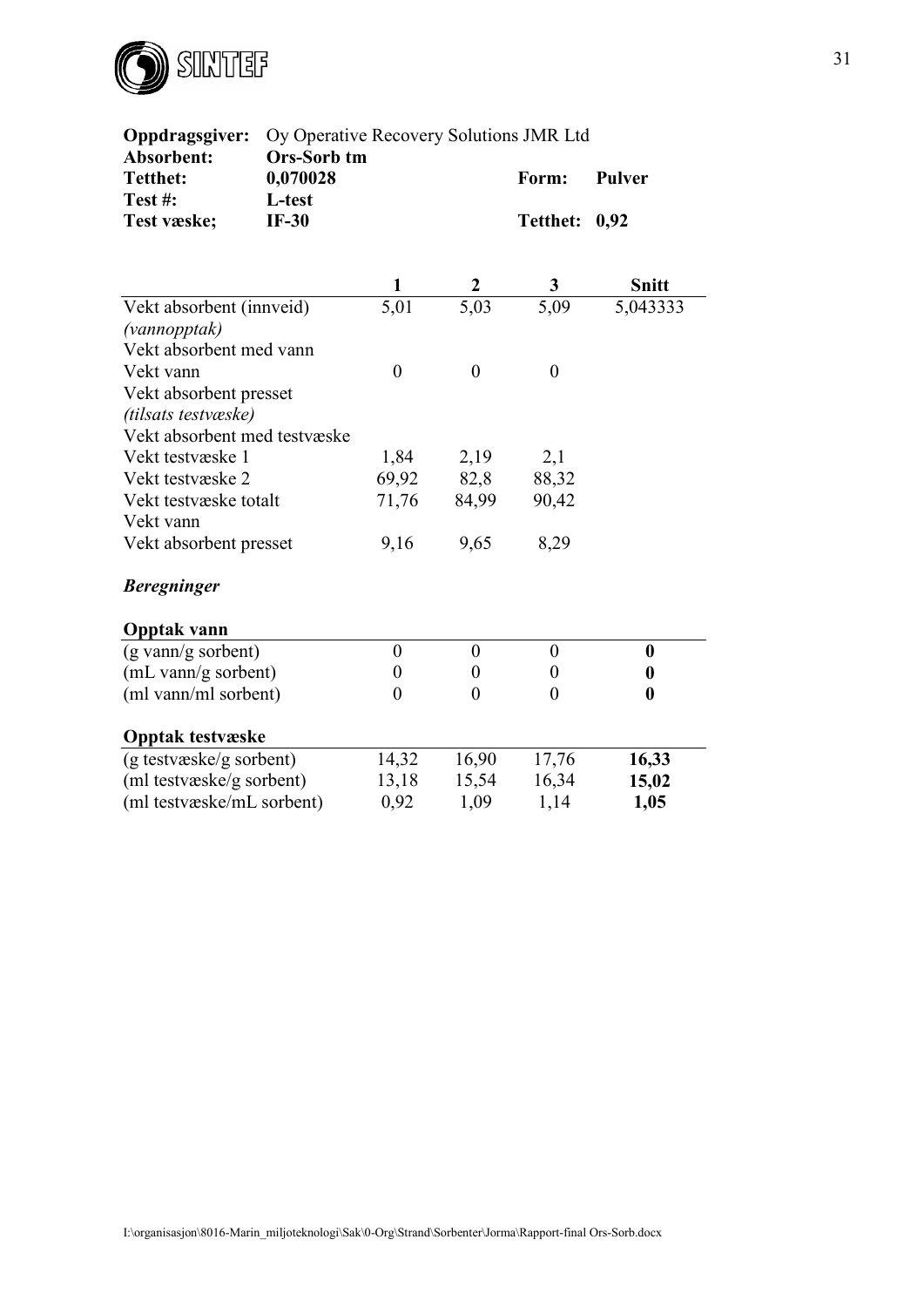|     |                                                                                  | Vann                 | <b>Diesel</b>          | Statfjord200+          | <b>IF30</b>            | <b>Diesel</b>        | Statfjord200+        | <b>IF30</b>          |
|-----|----------------------------------------------------------------------------------|----------------------|------------------------|------------------------|------------------------|----------------------|----------------------|----------------------|
| 9.1 |                                                                                  |                      |                        |                        |                        |                      |                      |                      |
| 9.2 | (g vann/g sorbent)<br>(mL vann/g sorbent)<br>(ml vann/ml sorbent)                | 0,76<br>0,76<br>0,05 |                        |                        |                        |                      |                      |                      |
|     | (g testvæske/g sorbent)<br>(ml testvæske/g sorbent)<br>(ml testvæske/mL sorbent) |                      | 11,92<br>10,01<br>0,70 | 10,64<br>9,36<br>0,66  | 11,67<br>10,74<br>0,75 |                      |                      |                      |
|     | (g vann/g sorbent)<br>(mL vann/g sorbent)<br>(ml vann/ml sorbent)                |                      |                        |                        |                        | 0,38<br>0,38<br>0,03 | 0,17<br>0,17<br>0,01 | 0,26<br>0,26<br>0,02 |
| 9.3 |                                                                                  |                      |                        |                        |                        |                      |                      |                      |
|     | (g vann/g sorbent)<br>(mL vann/g sorbent)<br>(ml vann/ml sorbent)                | 7,17<br>7,17<br>0,50 |                        |                        |                        |                      |                      |                      |
| 9.4 |                                                                                  |                      |                        |                        |                        |                      |                      |                      |
|     | (g testvæske/g sorbent)<br>(ml testvæske/g sorbent)<br>(ml testvæske/mL sorbent) |                      | 10,99<br>9,23<br>0,65  | 13,68<br>12,04<br>0,84 | 14,96<br>13,76<br>0,96 |                      |                      |                      |
|     | (g vann/g sorbent)<br>(mL vann/g sorbent)<br>(ml vann/ml sorbent)                |                      |                        |                        |                        | 1,12<br>1,12<br>0,08 | 0,40<br>0,40<br>0,03 | 0,40<br>0,40<br>0,03 |
| 9.5 |                                                                                  |                      | diesel                 | Statfjord200+          | IF30                   |                      |                      |                      |
|     | (g testvæske/g sorbent)<br>(ml testvæske/g sorbent)<br>(ml testvæske/mL sorbent) |                      | 9,01<br>7,57<br>0,53   | 12,47<br>10,98<br>0,77 | 16,33<br>15,02<br>1,05 |                      |                      |                      |

I:\organisasjon\8016-Marin\_miljoteknologi\Sak\0-Org\Strand\Sorbenter\Jorma\Rapport-final Ors-Sorb.docx